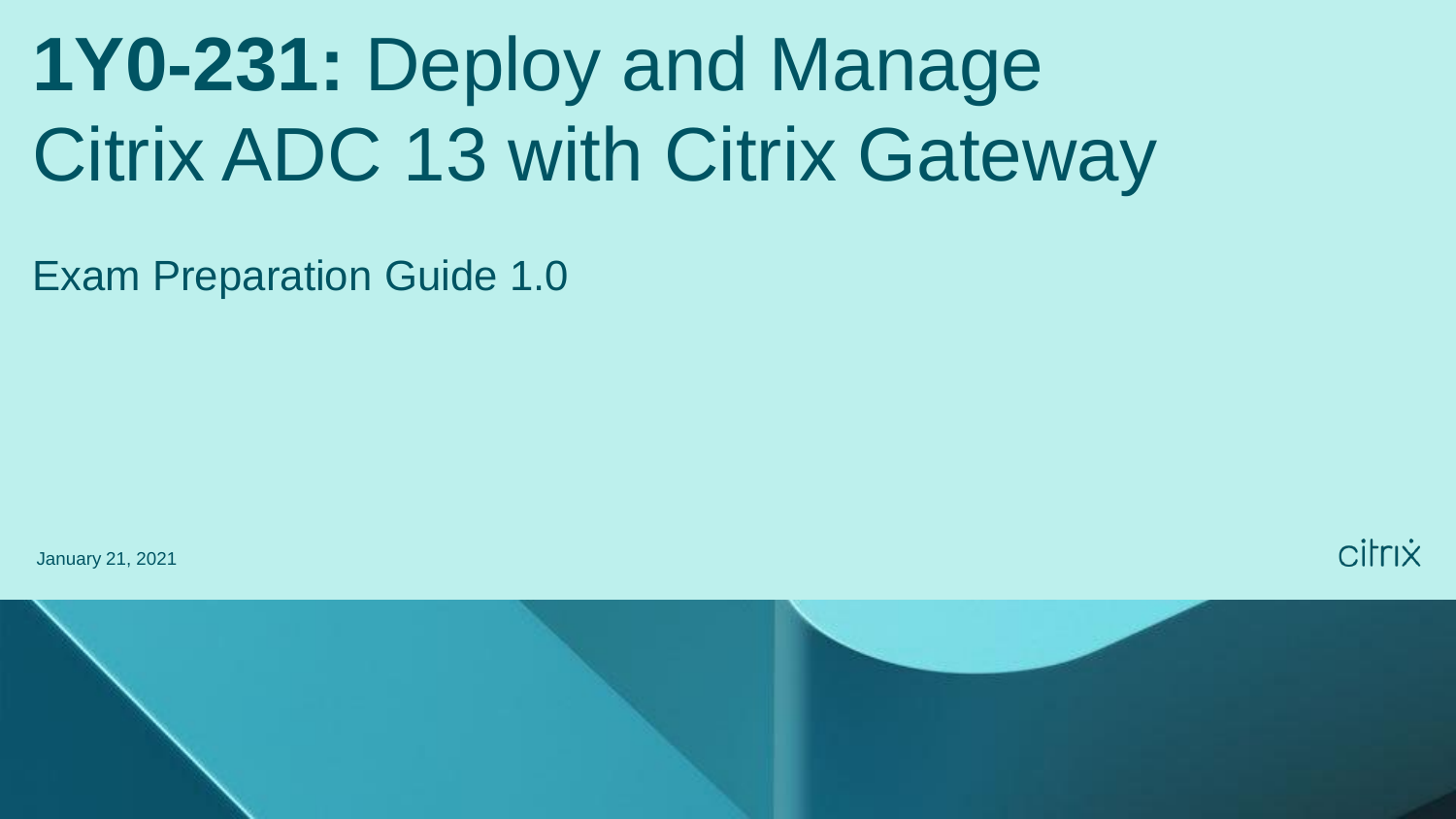# **Disclaimer**

This exam preparation guide is designed to provide candidates with necessary information about the **1Y0-231** exam, including study resources and ways to interpret the exam objectives to better enable candidates to assess the types of questions that may be asked during the exam. Please be aware that the content of this guide in no way ensures a passing score on the certification exam.

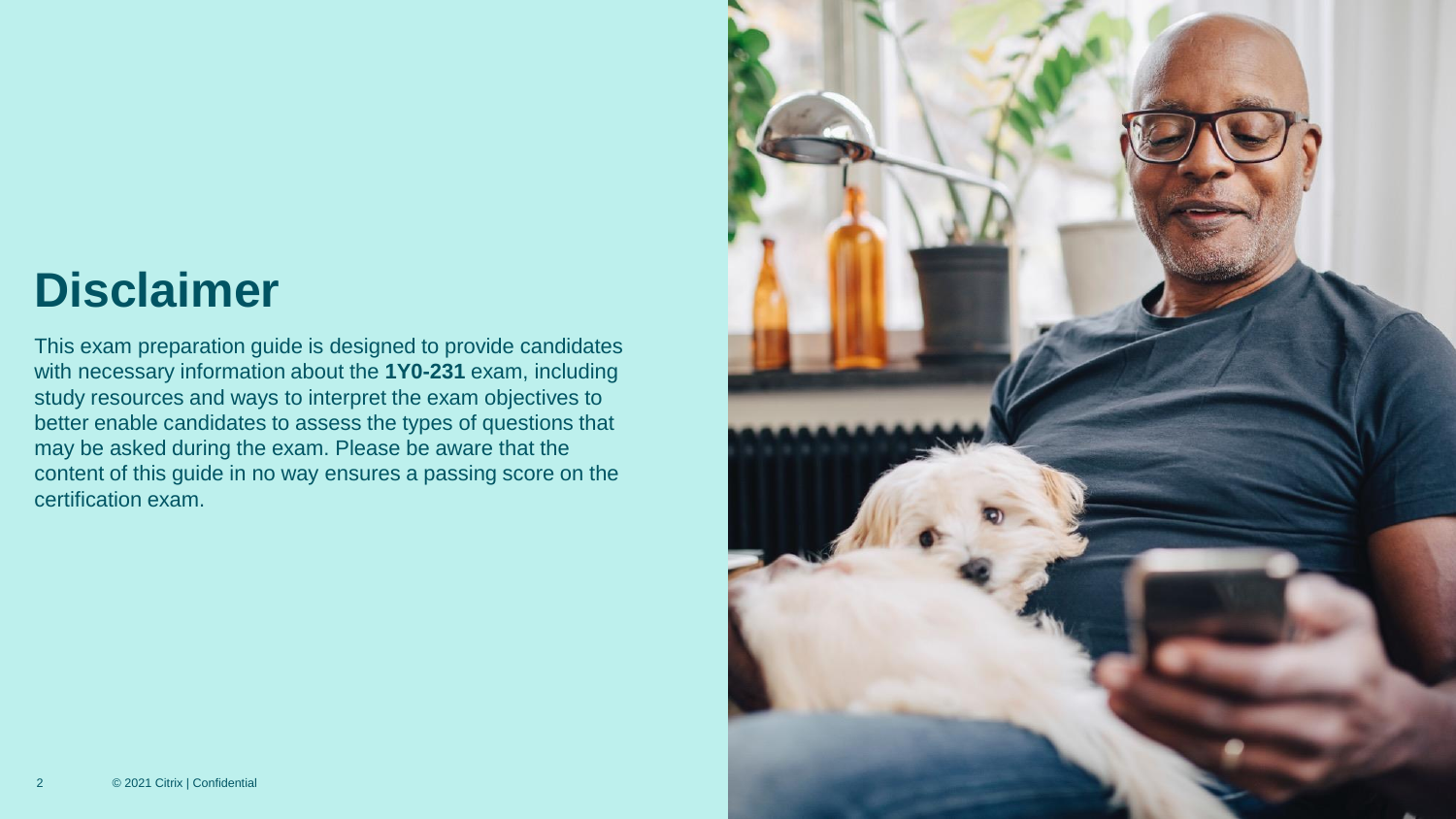### Table of Contents

[Exam Overview](#page-3-0) | [Preparation](#page-5-0) | [Contributors & Marks](#page-24-0)

#### **Exam Overview** [Number of Items](#page-3-0) 4 [Passing Score](#page-3-0) 4 and 200 million and 200 million and 200 million and 4 **[Time Limit](#page-3-0) 4** 4 **[Intended Audience](#page-3-0)** 4 **Audience** 4 **Audience** 4 **Audience** 4 **Audience** 4 **Audience** 4 **Audience** 4 **Audience** 4 **Audience** 4 **Audience** 4 **Audience** 4 **Audience** 4 **Audience** 4 **Audience** 4 **Audience** 4 **Audience** 4 **Audi** [Registration and Administration](#page-3-0) 4 **[Retake Policies](#page-4-0)** 5

| <b>Preparing for the Exam</b>              |    |
|--------------------------------------------|----|
| <b>Recommended Knowledge and Skills</b>    |    |
| <b>Recommended Product Experience</b>      |    |
| <b>Recommended Training</b>                |    |
| <b>Unauthorized Preparation Materials</b>  |    |
| <b>Section Titles and Weights</b>          |    |
| <b>Interpretation of Objectives</b>        | g  |
| <b>Sections, Objectives and References</b> | 10 |
| <b>Appendix: Practice</b>                  | 22 |

### **Contributors & Marks**

| <b>Prep Guide Author</b>             | 25 |
|--------------------------------------|----|
| <b>Subject Matter Experts (SMEs)</b> | 25 |
| <b>Notice</b>                        | 26 |
| <b>Marks</b>                         | 26 |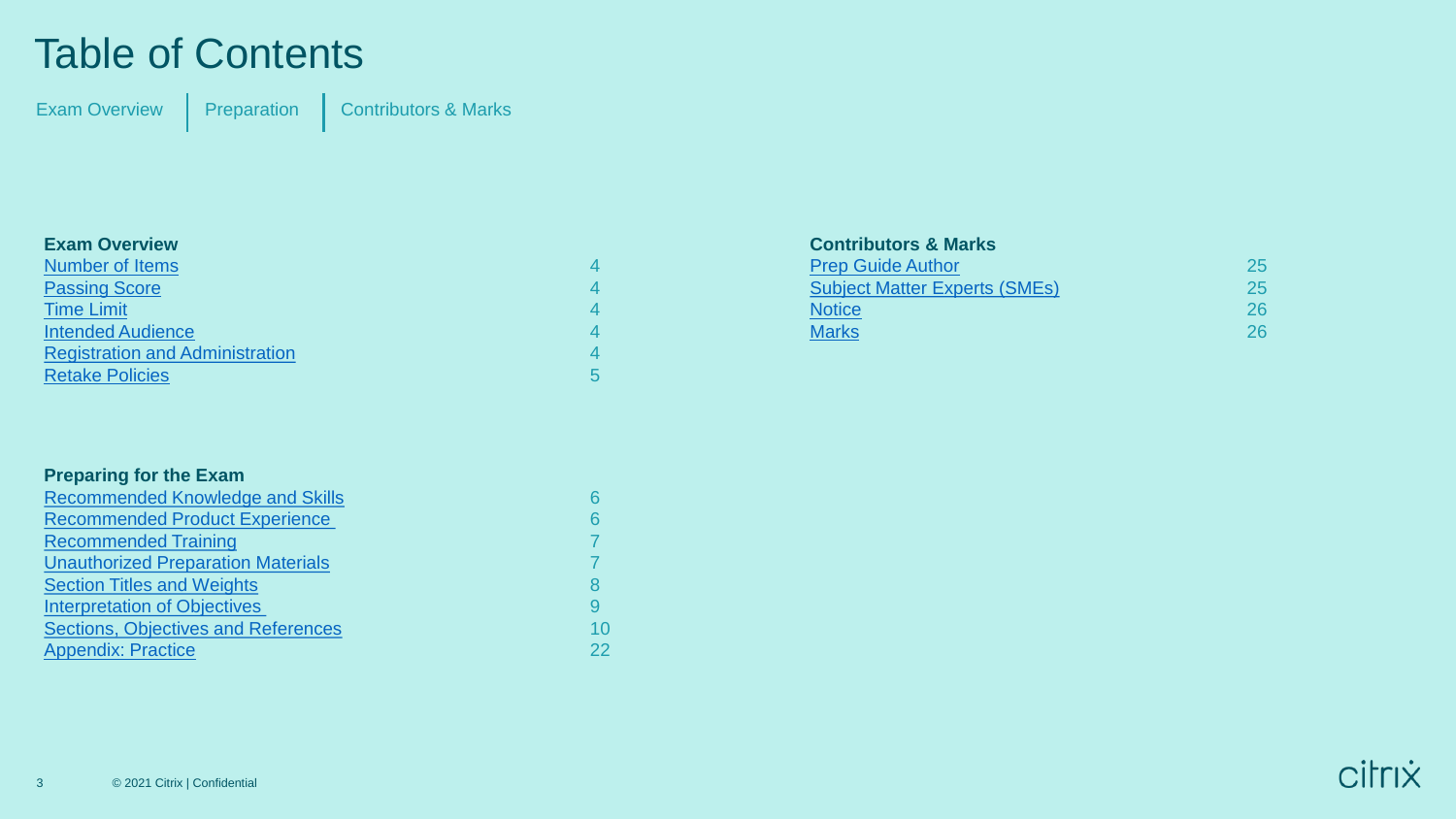# <span id="page-3-0"></span>Exam Overview

**[Exam Overview](#page-3-0)** | [Preparation](#page-5-0) | [Contributors & Marks](#page-24-0)

### **Number of Items**

The 1Y0-231 exam is a 70-question exam written in English. Some of the items on this exam will not be scored and thus will not affect your final result in any way. The unscored items are included in this exam solely for research purposes.

### **Passing Score**

The passing score for this exam is 68%.

### **Time Limit**

| <b>Type of Candidate</b>                                                                                     | <b>Time Limits*</b>                            | <b>Notes</b>                                                                                           |
|--------------------------------------------------------------------------------------------------------------|------------------------------------------------|--------------------------------------------------------------------------------------------------------|
| Native English speakers                                                                                      | 105 minutes                                    |                                                                                                        |
| Non-native English speakers<br>that take the exam in<br>countries where English is a<br>foreign language     | 105 minutes<br>+30 minutes<br>(time extension) | Time extension granted<br>automatically                                                                |
| Non-native English speakers<br>that take the exam in<br>countries where English is<br>NOT a foreign language | 105 minutes<br>+30 minutes<br>(time extension) | Must request time extension from<br>Citrix. Submit your request here:<br><b>Time Extension Request</b> |

*The total time limit for this exam is 140 minutes. The total seat time is 105 + 35 minutes. The total seat time includes times allotted for the NDA and surveys.* 

### **Intended Audience**

The 1Y0-231 exam was developed to measure the minimum knowledge and skills required to implement Citrix ADC 13 with Citrix Gateway solutions. Passing this exam means a candidate demonstrated the minimum requisite knowledge and skills required of Citrix App Delivery and Security professionals who can install, manage and support Citrix ADC 13 and Citrix Gateway in enterprise environments. The tasks tested in this exam will represent those skills, which are deemed most important, based on high criticality ratings, to perform the job of application delivery and security with Citrix ADC and Citrix Gateway.

#### **Primary Audience:**

- Systems Engineers
- Systems Administrators
- Citrix Administrators
- Citrix Engineers
- Network Engineers
- Network Administrators

### **Registration and Administration**

This exam is administered at Pearson VUE testing centers worldwide. To learn more about the rules and process of taking an exam, please visit <https://training.citrix.com/learning/certification-policies>.

Worldwide, visit the Pearson VUE website [\(http://home.pearsonvue.com/citrix](http://home.pearsonvue.com/citrix)) to locate a testing center in your area and register for an exam OR to take exam from Home or Office (Online remote proctoring) . You may also register in person at any Pearson VUE testing center. If you reside in the United States or Canada, you may also register by calling 1-800-931-4084.

Note: A \$7 USD surcharge will be added to phone registrations.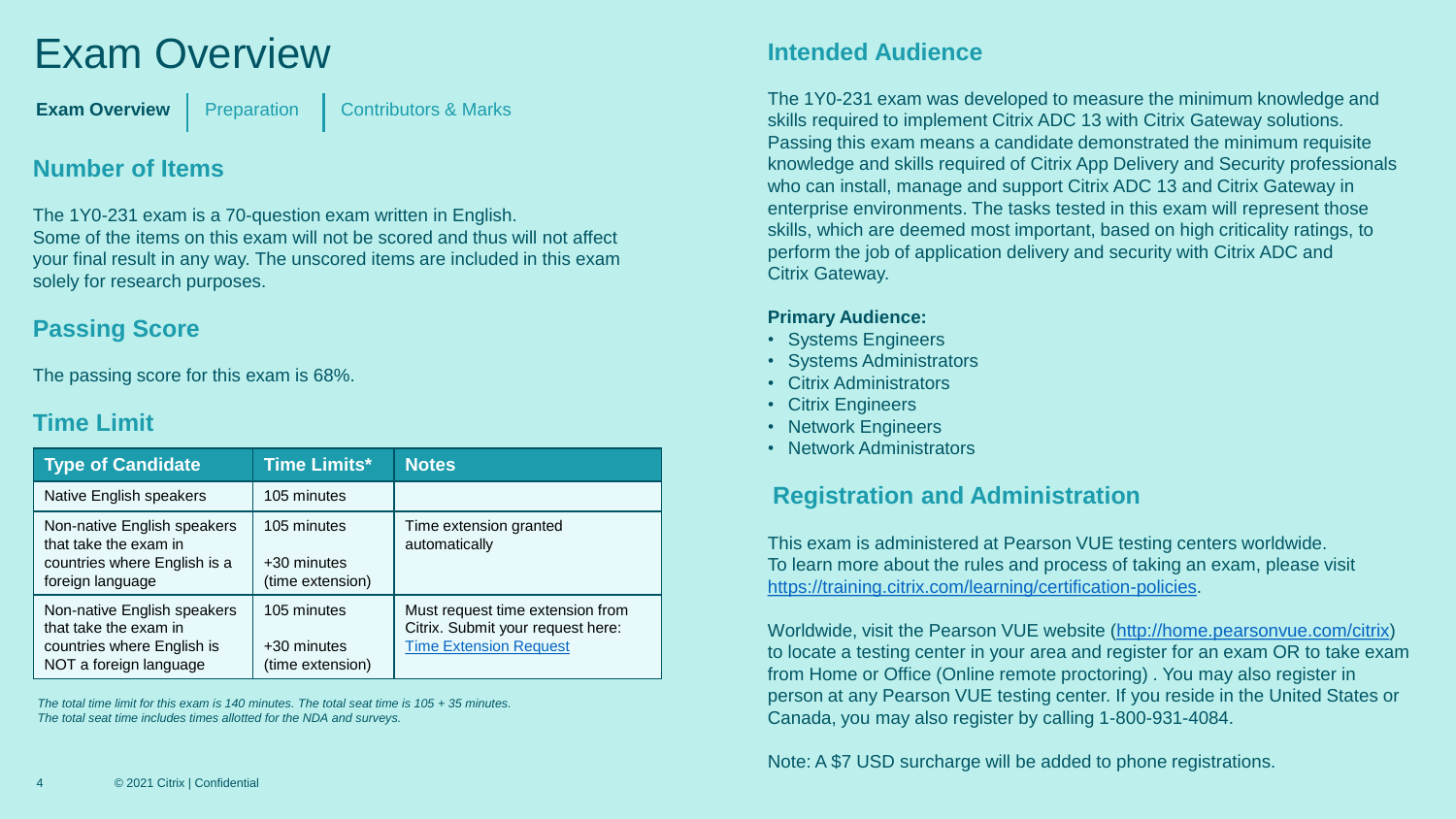## <span id="page-4-0"></span>Retake Policy

**[Exam Overview](#page-3-0)** [Preparation](#page-5-0) | [Contributors & Marks](#page-24-0)

Candidates must wait 24 hours from their original appointment time before they can register to retake an exam. After a second attempt, and any attempt thereafter, the candidate must wait 14 calendar days to retake the exam.

Breach of this policy can result in sanctions up to and including a ban from taking Citrix exams and/or decertification.

For more information about our policies, including the Citrix Exam Retake Policy and the Candidate Conduct Policy, please visit [https://training.citrix.com/learning/certification](https://training.citrix.com/learning/certification-policies) policies.

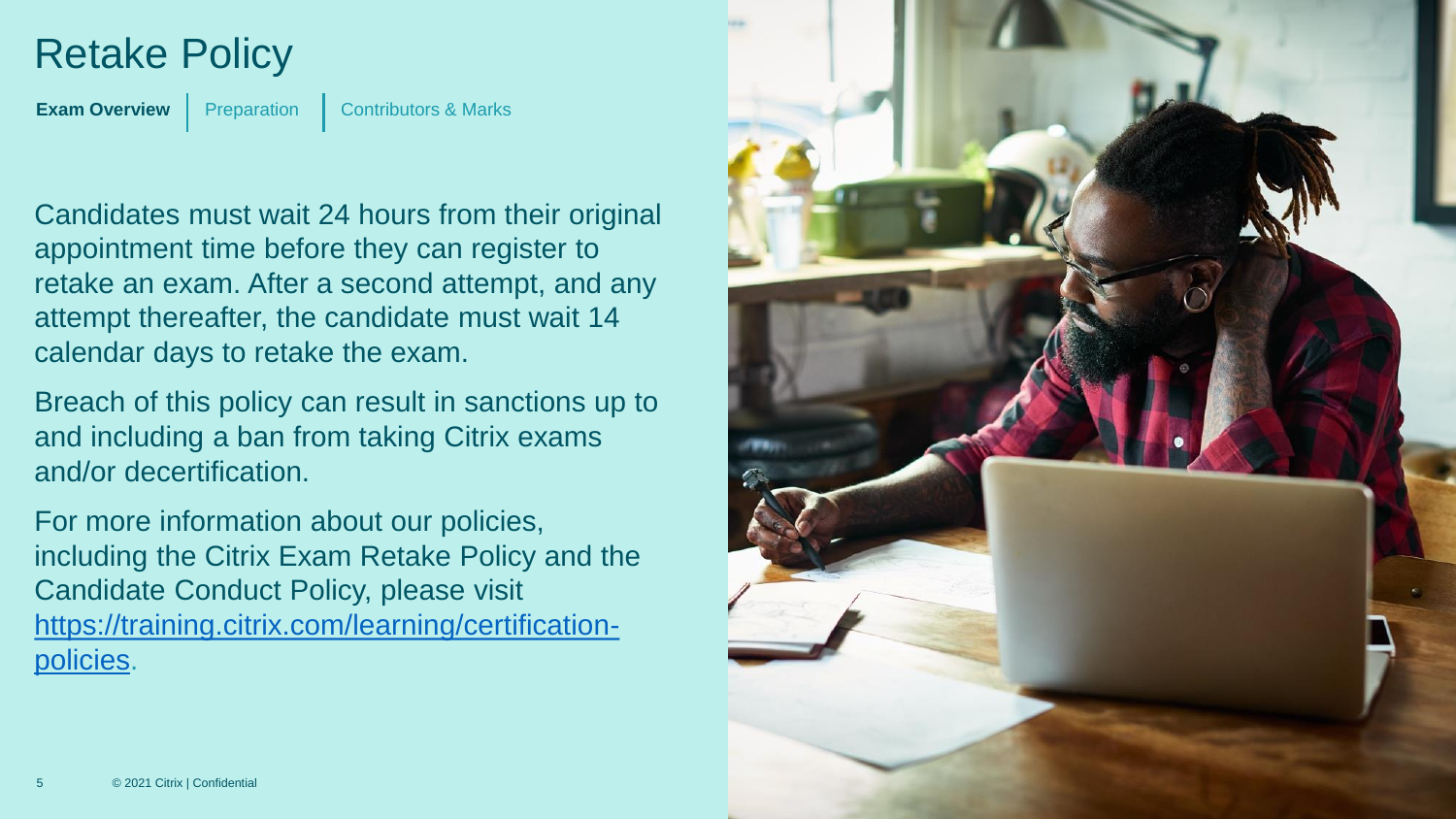# <span id="page-5-0"></span>Prepping for the Exam

[Exam Overview](#page-3-0) **[Preparation](#page-5-0)** [Contributors & Marks](#page-24-0)

### **Recommended Knowledge and Skills**

Candidates should have knowledge of the following prior to taking this exam:

- Basic Networking, including L1 L7 and traffic flow
- Windows and Linux Server administration
- Experience with Citrix virtualization technologies, such as Citrix Virtual Apps and Desktops and StoreFront
- Basic knowledge of Microsoft SQL Server or enterprise database servers
- Experience with Active Directory and Group Policy
- Basic understanding of Microsoft Remote Desktop **Services**
- Basic understanding of VPN concepts, including SSL encryption and certificates
- Basic knowledge of RegEx (regular expressions)
- Basic knowledge of multi-factor authentication methods, including SAML, Okta and OAuth

### **Recommended Product Experience**

We recommend that candidates have about six months of experience with the following topics in a Citrix ADC 13 with Citrix Gateway solution:

- Getting Started with Citrix ADC
- Basic Networking
- Citrix ADC Platforms
- High Availability
- Load Balancing
- SSL Offload
- Securing the Citrix ADC
- Troubleshooting Citrix ADC
- Citrix Gateway
- AppExpert
- Authentication and Authorization
- **Managing Client Connections**
- Integration for Citrix Virtual Apps and Desktops Solutions
- Customizing Citrix **Gateway**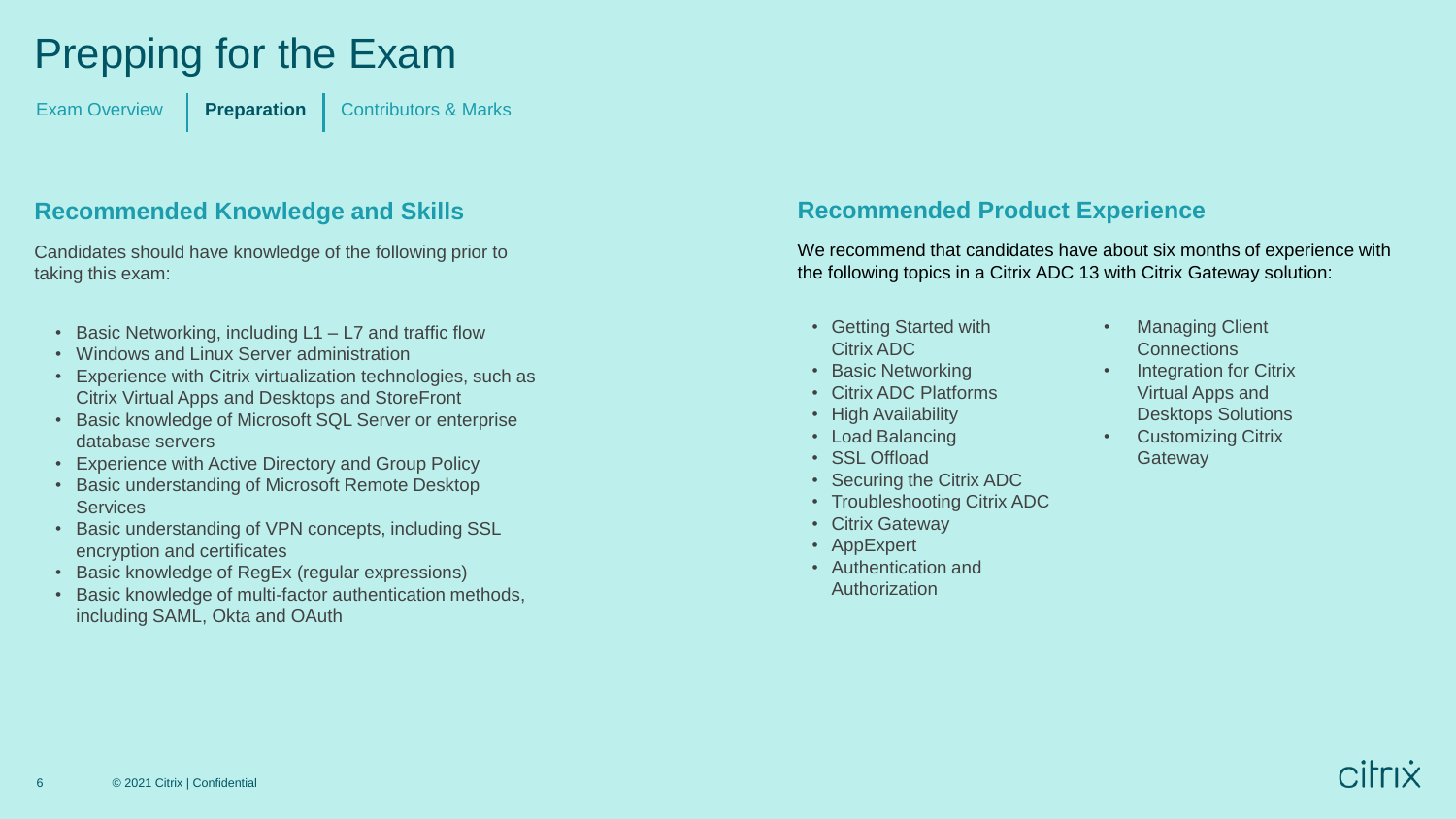# <span id="page-6-0"></span>Prepping for the Exam

[Exam Overview](#page-3-0) **[Preparation](#page-5-0)** [Contributors & Marks](#page-24-0)

### **Recommended Training**

Citrix Education recommends that candidates have hands-on experience with Citrix ADC 13, prior to taking this exam. One of the best ways to do this is by taking a formal Citrix training course. The following course provides training on Citrix ADC 13 and Citrix Gateway solutions.

• [CNS-227 Deploy and Manage Citrix ADC 13.x with Citrix Gateway](https://training.citrix.com/learning/course?courseId=2111)

As with all Citrix exams, it is recommended that candidates get hands-on experience by working directly with products covered on the exam.

### **Unauthorized Preparation Materials**

Citrix Education monitors exam results to ensure that candidates are not using unauthorized materials to prepare for exams. If it is determined that a candidate used unauthorized materials to prepare for an exam, the candidate's score will be invalidated and his or her certification will be revoked.

When looking for materials in addition to authorized Citrix training to prepare for certification, Citrix Education recommends that you visit <http://www.certguard.com> to ensure that a site is indeed legitimate. This site flags websites that are acting as brain dumps, which have unauthorized materials.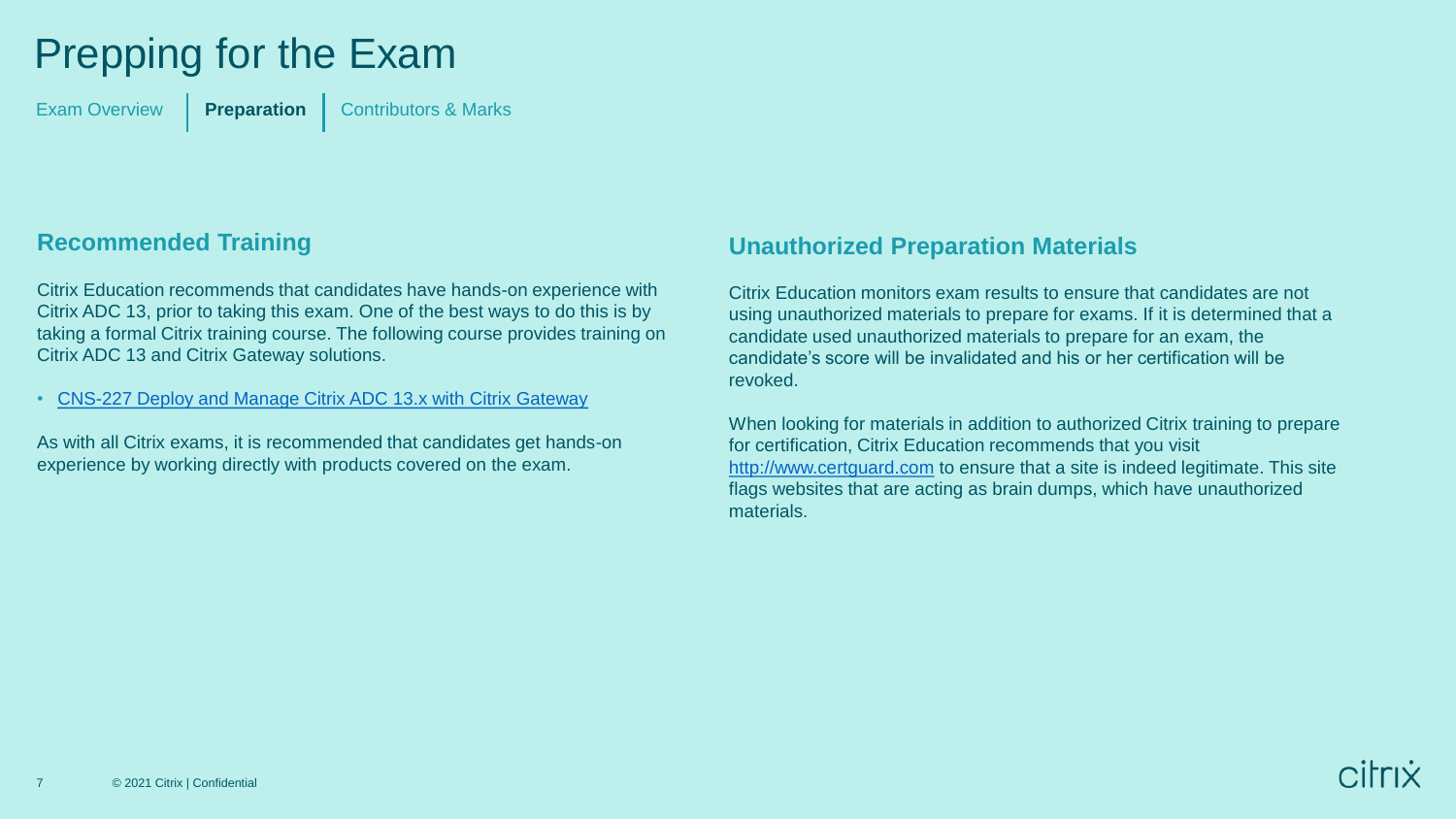# <span id="page-7-0"></span>Section Titles and Weights

[Exam Overview](#page-3-0) **[Preparation](#page-5-0)** [Contributors & Marks](#page-24-0)

| <b>Section</b>                                                            | <b>Weight</b> |
|---------------------------------------------------------------------------|---------------|
| Section 1: Getting Started                                                | 5%            |
| Section 2: Basic Networking                                               | 8%            |
| Section 3: Citrix ADC Platforms                                           | 5%            |
| Section 4: High Availability                                              | 6%            |
| Section 5: Load Balancing                                                 | 8%            |
| Section 6: SSL Offload                                                    | 6%            |
| Section 7: Securing the Citrix ADC                                        | 6%            |
| Section 8: Troubleshooting                                                | 8%            |
| Section 9: Citrix Gateway                                                 | 5%            |
| Section 10: AppExpert                                                     | 6%            |
| Section 11: Authentication and Authorization                              | 14%           |
| Section 12: Managing Client Connections                                   | 10%           |
| Section 13: Integration for Citrix Virtual Apps<br>and Desktops Solutions | 8%            |
| Section 14: Customizing Citrix Gateway                                    | 5%            |
| TOTAL                                                                     | 100%          |

The section weights included in this guide are intended to help you in understanding how much of the exam is devoted to the topics listed. In fact, the percentages directly map to the number of questions on the exam. For example, if an exam has 60 questions, and Section 1 is weighted at 50%, then 30 of the questions on the exam will relate to Section 1 (60\*50% = 30).

Please be warned that section weights are NOT used to calculate your score. Scoring is far more complicated as exam questions may be given different weights based on their overall importance. Because some questions may have different point values assigned to them, section weights and exam scores do not always have a one-to-one correlation.

For more information on how scoring works in Citrix exams read the blog [The Scoring Secrets for Citrix Exams -](https://www.citrix.com/blogs/2009/08/25/the-scoring-secrets-for-citrix-exams-divulged/) Divulged.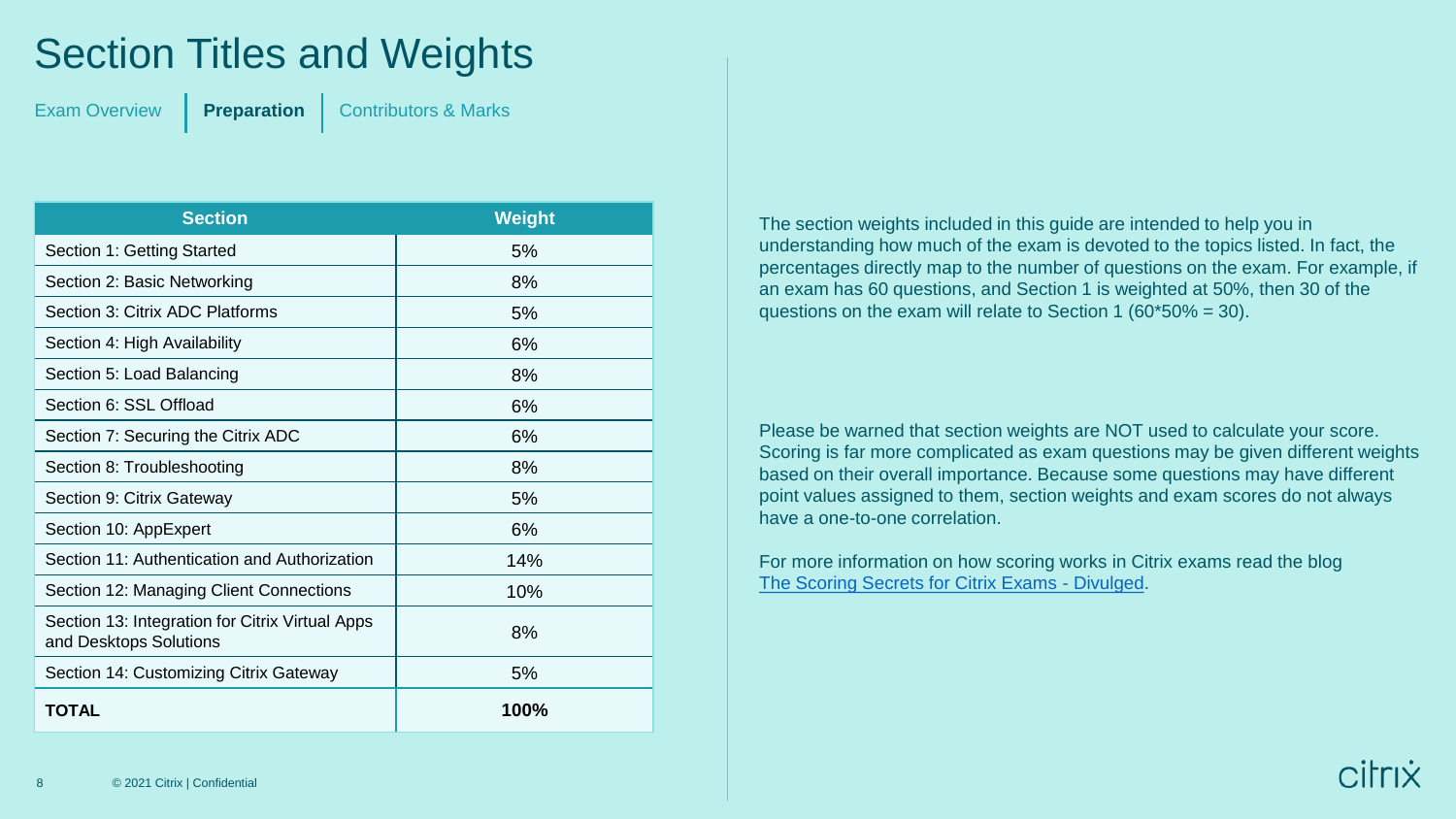# <span id="page-8-0"></span>Interpretation of Objectives

[Exam Overview](#page-3-0) **[Preparation](#page-5-0)** [Contributors & Marks](#page-24-0)

Candidates should refer to the objectives and examples listed in this guide in order to determine which topics will be on the exam, as well as examples of the topics that could be tested.

For example, if the objective reads "Configure monitors" and one of the examples reads, "determine when to use which type of monitor," exam-takers could expect to see:

- A question that requires determining which type of monitor to configure...
	- *Which type of monitor should a Citrix Administrator configure…*
- …based on given requirement(s)
	- *…to validate that a specific text string is returned in a web server response?*

**Note:** The examples listed in the "Sections, Objectives, Examples and References" section of this guide do NOT encompass all potential topics that could be tested. The examples are only provided as guidance.

The objectives and examples for this exam were developed by Exam Project Managers and Subject Matter Experts (SMEs) based on identified tasks that related to installing, managing and/or supporting Citrix ADC 13 with Citrix Gateway in enterprise environments.

The number of questions written for each objective relates directly to the importance of that objective and is proportional to how frequently that task is performed.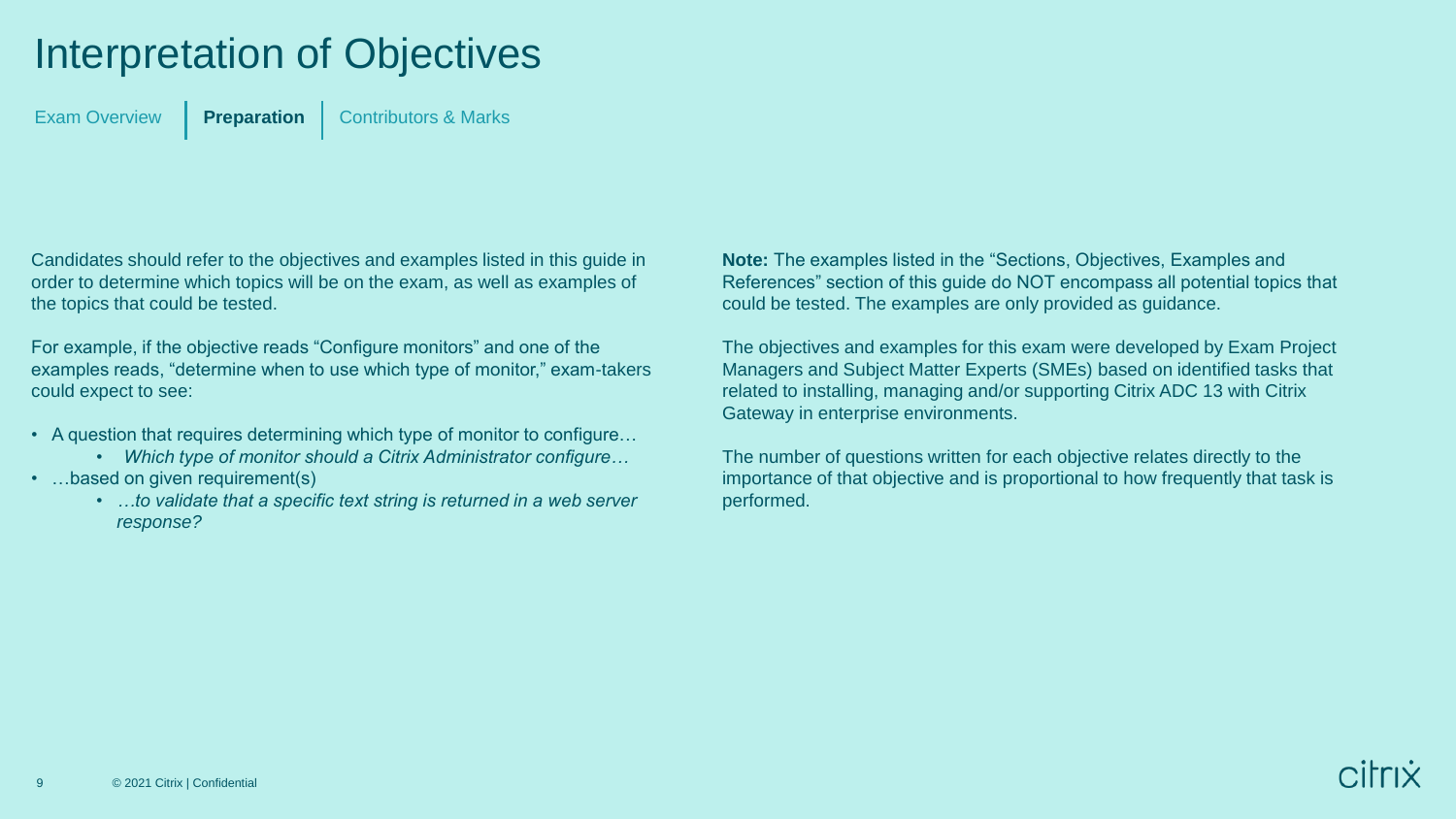# <span id="page-9-0"></span>Sections, Objectives and References

- Citrix Product Documentation: [https://docs.citrix.com](http://docs.citrix.com/)
- Citrix Support: <https://www.citrix.com/support>
- Citrix Blogs: <https://www.citrix.com/blogs/>

| <b>Objective</b><br><b>Number</b> | <b>Objective</b>                                                           | <b>References</b>                                                                                                                                                                                                                                                          |
|-----------------------------------|----------------------------------------------------------------------------|----------------------------------------------------------------------------------------------------------------------------------------------------------------------------------------------------------------------------------------------------------------------------|
|                                   |                                                                            | <b>Section 1: Getting Started</b>                                                                                                                                                                                                                                          |
| 1.01                              | Understand the Citrix ADC architecture and functionality.                  | CNS-227 Deploy and Manage Citrix ADC 13.x with Citrix Gateway (Modules 1 and 2)<br>https://www.citrix.com/blogs/2012/03/08/connection-multiplexing-in-netscaler/<br>https://citrixexams.sharefile.com/d-s45f639ecb9924aef9b988ae7e2216097                                  |
| 1.02                              | Identify Citrix ADC hardware and its components.                           | CNS-227 Deploy and Manage Citrix ADC 13.x with Citrix Gateway (Modules 1 and 3)<br>https://citrixexams.sharefile.com/d-sac728bae7e8049c0a8c8c6b4ac23f057<br>https://www.citrix.com/content/dam/citrix/en_us/documents/data-sheet/citrix-adc-data-sheet.pdf                 |
| 1.03                              | Determine the deployment and licensing options for a given<br>environment. | CNS-227 Deploy and Manage Citrix ADC 13.x with Citrix Gateway (Modules 1 and 2)<br>https://www.citrix.com/blogs/2018/06/20/citrix-networking-a-licence-to-thrill/<br>https://citrixexams.sharefile.com/d-s2bd4b5cba95c4f508563e06e204037dc                                 |
| 1.04                              | Determine how to setup and configure Citrix ADC.                           | CNS-227 Deploy and Manage Citrix ADC 13.x with Citrix Gateway (Module 2)<br>https://citrixexams.sharefile.com/d-s5f865435a73a473e9e00273337c51a31<br>https://citrixexams.sharefile.com/d-s2bd5c3d8836547c39b55061bfe73aa02<br>https://support.citrix.com/article/CTX128894 |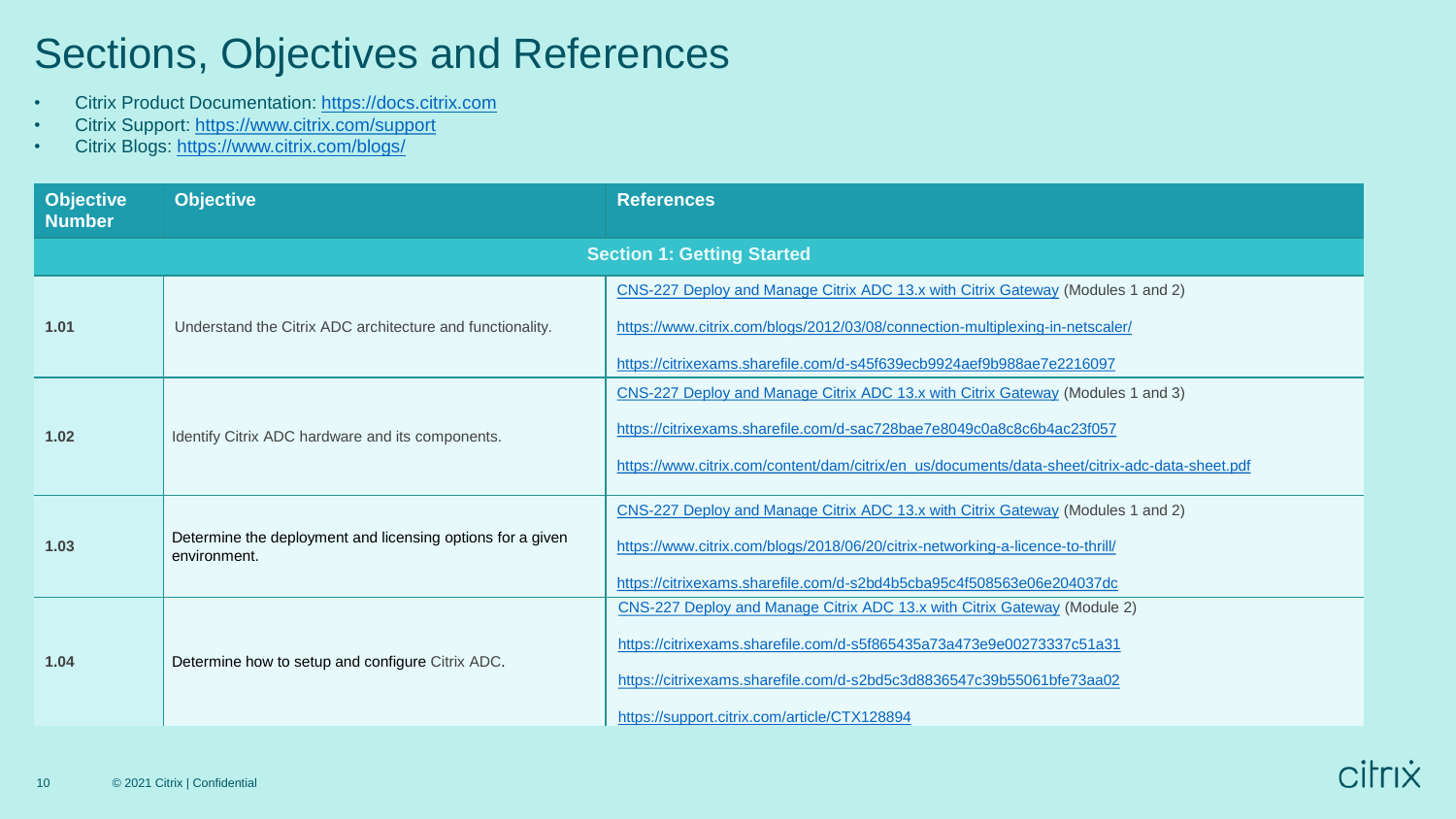| <b>Objective</b><br><b>Number</b>      | <b>Objective</b>                                                                                             | <b>References</b>                                                                                                                                                                                                                                                                                   |
|----------------------------------------|--------------------------------------------------------------------------------------------------------------|-----------------------------------------------------------------------------------------------------------------------------------------------------------------------------------------------------------------------------------------------------------------------------------------------------|
|                                        |                                                                                                              | <b>Section 2: Basic Networking</b>                                                                                                                                                                                                                                                                  |
| 2.01                                   | Determine which networking topology to use with Citrix ADC<br>based on given requirements.                   | CNS-227 Deploy and Manage Citrix ADC 13.x with Citrix Gateway (Module 2)<br>https://citrixexams.sharefile.com/d-sa50c838f10f84f7ebbbb67e8d5ee5c36<br>https://citrixexams.sharefile.com/d-sfda5e715125d460da9596352cf522404                                                                          |
| 2.02                                   | Determine which interfaces IP address types and VLANS to<br>use during configuration of a given environment. | CNS-227 Deploy and Manage Citrix ADC 13.x with Citrix Gateway (Module 2)<br>https://citrixexams.sharefile.com/d-sbd79971d2c244e238543bf4efbf2f066<br>https://citrixexams.sharefile.com/d-s80934504c90e44c3ad6e736f04db8d90                                                                          |
| 2.03                                   | Identify which Citrix ADC routing and traffic-handling mode<br>should be used for a given environment        | CNS-227 Deploy and Manage Citrix ADC 13.x with Citrix Gateway (Module 2)<br>https://citrixexams.sharefile.com/d-sc6e0e0a6ff104f56a583a512e2bee01b                                                                                                                                                   |
| 2.04                                   | Determine how to configure Access Control Lists based on<br>given requirements.                              | CNS-227 Deploy and Manage Citrix ADC 13.x with Citrix Gateway (Module 2)<br>https://citrixexams.sharefile.com/d-s85f38ad8e65b4bc4b2b50d58069e2cd8<br>https://citrixexams.sharefile.com/d-s431b818d6aeb475986ba4b440ce114d3                                                                          |
| <b>Section 3: Citrix ADC Platforms</b> |                                                                                                              |                                                                                                                                                                                                                                                                                                     |
| 3.01                                   | Determine which hardware to use (Citrix ADC MPX, VPX, CPX,<br>BLX or SDX) when given a use case.             | CNS-227 Deploy and Manage Citrix ADC 13.x with Citrix Gateway (Module 3)<br>https://citrixexams.sharefile.com/d-s057ca62e2d764949838f6fa51a256ff0<br>https://citrixexams.sharefile.com/d-sbb94988493cf4d1483cbca923553513a<br>https://citrixexams.sharefile.com/d-scc770ee384ed4a77837c633504af8275 |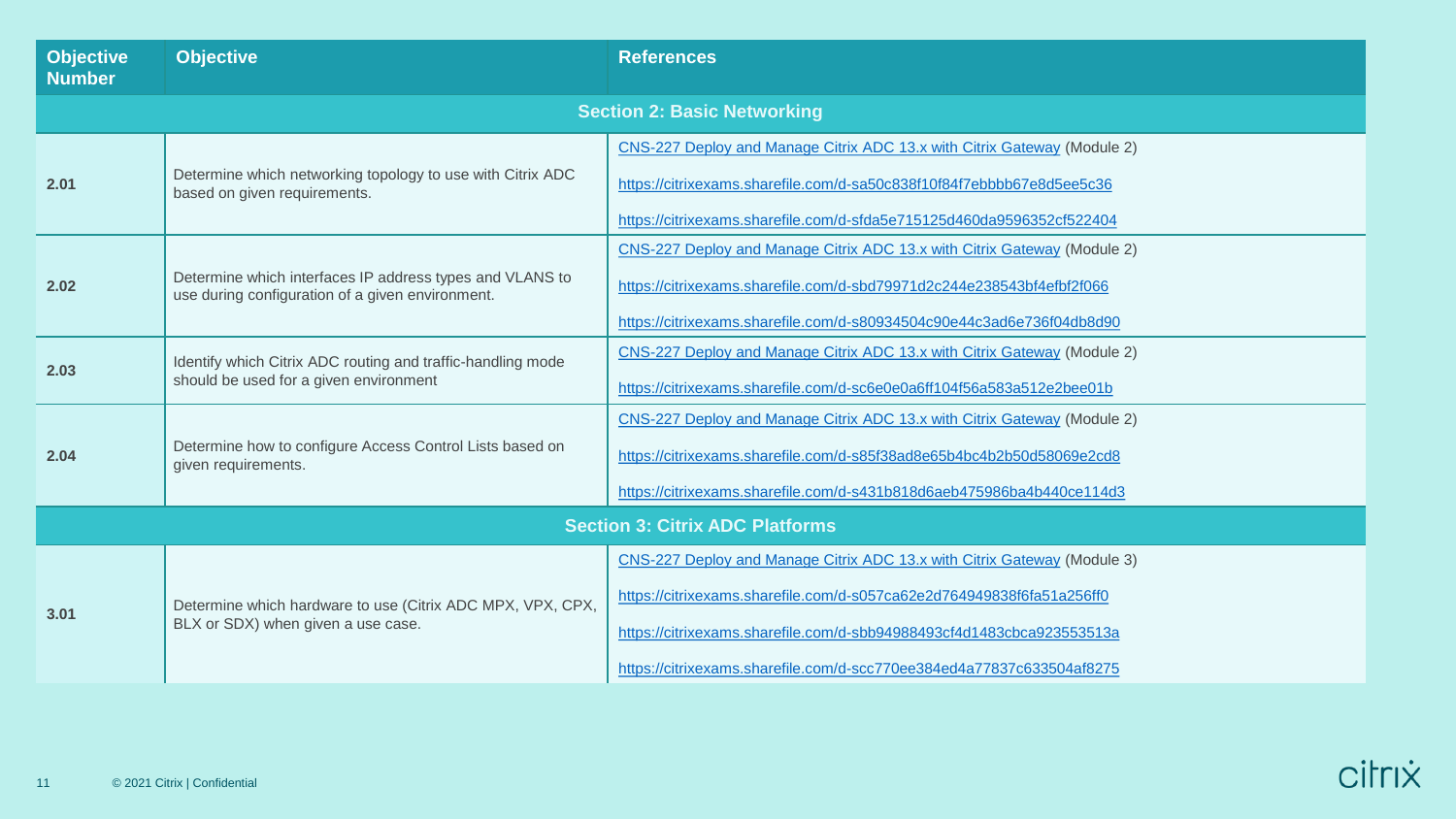| <b>Objective</b><br><b>Number</b> | <b>Objective</b>                                                                                                                                        | <b>References</b>                                                                                                                                                                                                                                                                                                                                         |  |
|-----------------------------------|---------------------------------------------------------------------------------------------------------------------------------------------------------|-----------------------------------------------------------------------------------------------------------------------------------------------------------------------------------------------------------------------------------------------------------------------------------------------------------------------------------------------------------|--|
| 3.02                              | Identify the pieces of the multi-tenant structure for Citrix ADC<br>SDX.                                                                                | CNS-227 Deploy and Manage Citrix ADC 13.x with Citrix Gateway (Module 3)<br>https://citrixexams.sharefile.com/d-sb8a7c703251e40d7b599cce8e7c78384<br>https://citrixexams.sharefile.com/d-s392874f4721a482baed99949dbaaf207                                                                                                                                |  |
| 3.03                              | Determine the specific function of the SDX when given various<br>SDX interface allocation scenarios                                                     | CNS-227 Deploy and Manage Citrix ADC 13.x with Citrix Gateway (Module 2 and 3)<br>https://citrixexams.sharefile.com/d-s1497f0da6fcb46cfb808cf7faae4e4d2<br>https://citrixexams.sharefile.com/d-sfe33fdfb676d41e693ec37e4917e69bd<br>https://citrixexams.sharefile.com/d-sd8f5874c004c415d81ce0f4a9e69ff0e<br>https://support.citrix.com/article/CTX134962 |  |
|                                   | <b>Section 4: High Availability</b>                                                                                                                     |                                                                                                                                                                                                                                                                                                                                                           |  |
| 4.01                              | Understand how the high availability (HA) process works on<br>Citrix ADC.                                                                               | CNS-227 Deploy and Manage Citrix ADC 13.x with Citrix Gateway (Module 4)<br>https://citrixexams.sharefile.com/d-se7817f7b4c08466fad0260d96d8cdcf5                                                                                                                                                                                                         |  |
| 4.02                              | Determine the appropriate Citrix ADC high availability<br>configuration options, including advanced settings, given a<br>description of an environment. | CNS-227 Deploy and Manage Citrix ADC 13.x with Citrix Gateway (Module 4)<br>https://citrixexams.sharefile.com/d-sac25e56428144f21acabf54f110d296a<br>https://citrixexams.sharefile.com/d-sb9f615fb842e48c0a64e4078f2e0ff32<br>https://support.citrix.com/article/CTX116748<br>https://support.citrix.com/article/CTX121149                                |  |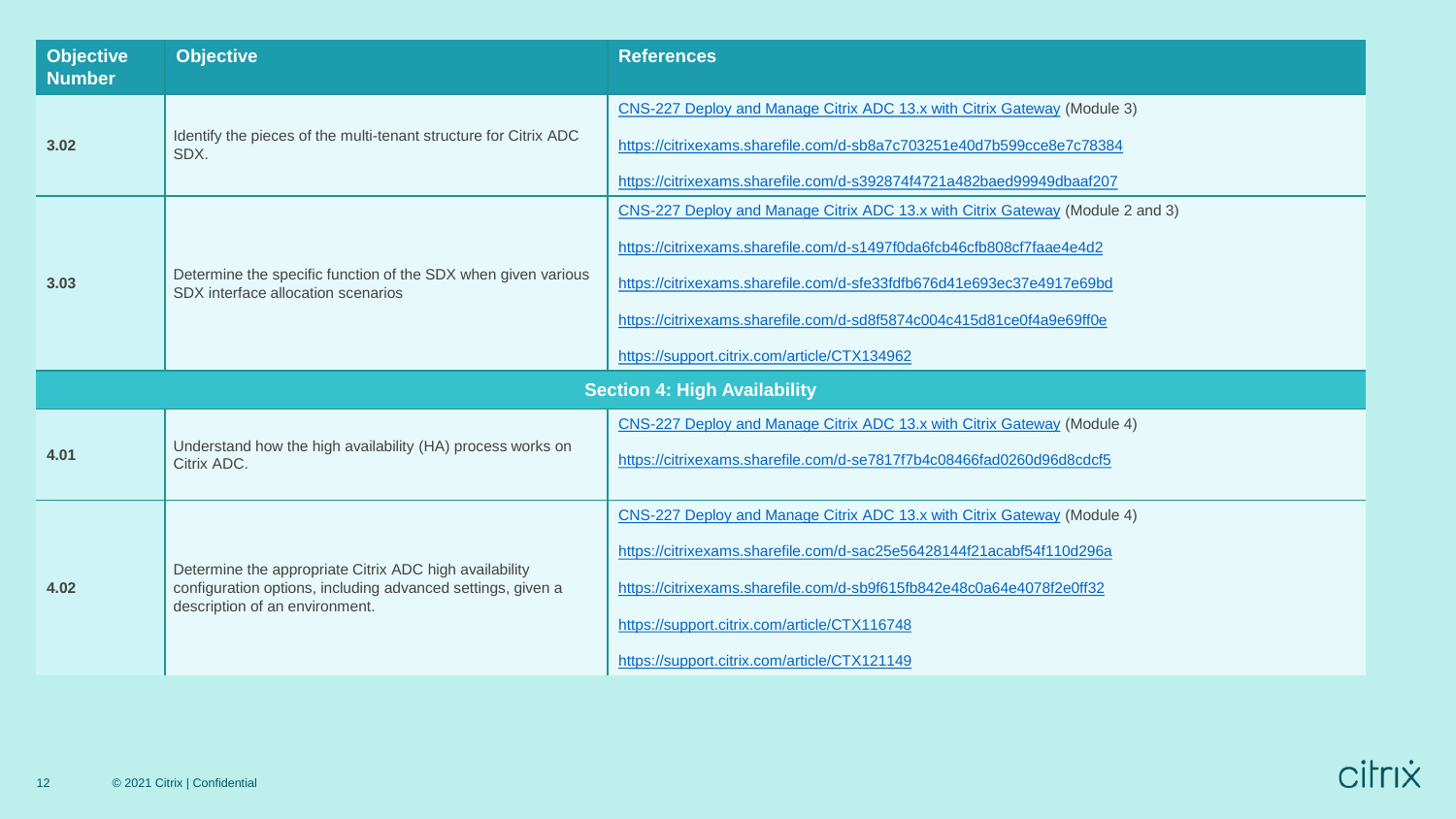| <b>Objective</b><br><b>Number</b> | <b>Objective</b>                                                                                                  | <b>References</b>                                                                                                                                                                                                                                                                                                                                   |
|-----------------------------------|-------------------------------------------------------------------------------------------------------------------|-----------------------------------------------------------------------------------------------------------------------------------------------------------------------------------------------------------------------------------------------------------------------------------------------------------------------------------------------------|
| 4.03                              | Determine which method should be used to manage a Citrix<br>ADC high availability configuration given a scenario. | CNS-227 Deploy and Manage Citrix ADC 13.x with Citrix Gateway (Module 4)<br>https://support.citrix.com/article/CTX111531<br>https://citrixexams.sharefile.com/d-sda871c7a7bcf49e0b015ddef8e15f139<br>https://citrixexams.sharefile.com/d-s338f72c684184f2fb7a3e55eff216038                                                                          |
| 4.04                              | Determine how to resolve common high availability issues.                                                         | CNS-227 Deploy and Manage Citrix ADC 13.x with Citrix Gateway (Module 4)<br>https://citrixexams.sharefile.com/d-s5312f6c2e898457086ec0ec09eb1494b<br>https://citrixexams.sharefile.com/d-sb0700b5515cb44a4867e6ba80c7e5b09<br>https://support.citrix.com/article/CTX204685                                                                          |
|                                   |                                                                                                                   | <b>Section 5: Load Balancing</b>                                                                                                                                                                                                                                                                                                                    |
| 5.01                              | Identify the Citrix ADC load-balancing role of entities.                                                          | CNS-227 Deploy and Manage Citrix ADC 13.x with Citrix Gateway (Module 5)<br>https://citrixexams.sharefile.com/d-sfc938959c7f44f38a9ba143a156a3413<br>https://citrixexams.sharefile.com/d-s7a47dc2b6d2a4033925870bc35e42479                                                                                                                          |
| 5.02                              | Determine when to use the different load-balancing and<br>monitoring options available on the Citrix ADC.         | CNS-227 Deploy and Manage Citrix ADC 13.x with Citrix Gateway (Module 5)<br>https://support.citrix.com/article/CTX209292<br>https://citrixexams.sharefile.com/d-s922d039da4eb485bb640cf75fd0ac371<br>https://citrixexams.sharefile.com/d-sf86b72236ad64a109bfecb90991f8ca8<br>https://citrixexams.sharefile.com/d-s0a7eeee9f9cf40e8a2e8e045fddf996b |

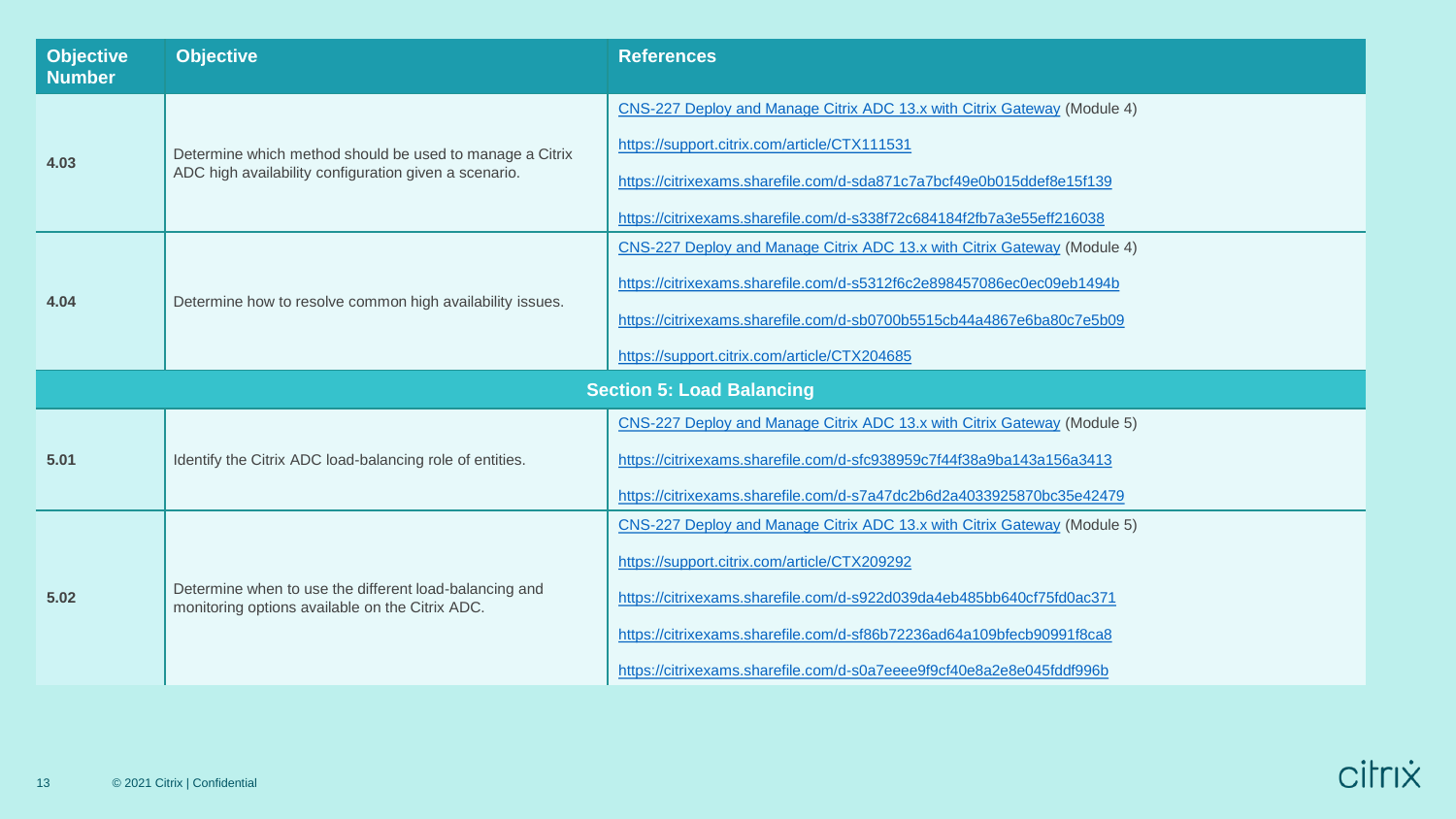| <b>Objective</b><br><b>Number</b> | <b>Objective</b>                                                                      | <b>References</b>                                                        |
|-----------------------------------|---------------------------------------------------------------------------------------|--------------------------------------------------------------------------|
|                                   |                                                                                       | CNS-227 Deploy and Manage Citrix ADC 13.x with Citrix Gateway (Module 5) |
|                                   | Determine how to customize monitoring and service options<br>based on a scenario.     | https://citrixexams.sharefile.com/d-sccd8e58971114ea5bad74be82aa790ed    |
| 5.03                              |                                                                                       | https://support.citrix.com/article/CTX209292                             |
|                                   |                                                                                       | https://citrixexams.sharefile.com/d-sf4bec0e644e3488680eaf2ebaaa416cc    |
| 5.04                              | Determine which method to use to protect and troubleshoot a                           | CNS-227 Deploy and Manage Citrix ADC 13.x with Citrix Gateway (Module 5) |
|                                   | Citrix ADC load-balancing configuration based on a given<br>scenario.                 | https://support.citrix.com/article/CTX108886                             |
|                                   |                                                                                       | <b>Section 6: SSL Offload</b>                                            |
|                                   |                                                                                       | CNS-227 Deploy and Manage Citrix ADC 13.x with Citrix Gateway (Module 6) |
| 6.01                              | Determine the process and requirement for creating and<br>uploading SSL Certificates. | https://support.citrix.com/article/CTX108800                             |
|                                   |                                                                                       | https://citrixexams.sharefile.com/d-s0a6a37bf78cc4bfb9067c0d8b99acde3    |
|                                   |                                                                                       | CNS-227 Deploy and Manage Citrix ADC 13.x with Citrix Gateway (Module 6) |
| 6.02                              | Determine how to create SSL virtual servers.                                          | https://citrixexams.sharefile.com/d-s9ccb8e39333a49c48a82a3a2dd333a57    |
|                                   |                                                                                       | https://citrixexams.sharefile.com/d-sac58e0f6648541328071ba6dcbf8ec5a    |
|                                   |                                                                                       | CNS-227 Deploy and Manage Citrix ADC 13.x with Citrix Gateway (Module 6) |
| 6.03                              | Determine which SSL deployment to use for a given<br>environment.                     | https://citrixexams.sharefile.com/d-sd1ee5c90dd7647febebefc2a190a7333    |
|                                   |                                                                                       | https://citrixexams.sharefile.com/d-s2681e352bd194f0eb49f78f27ad5767d    |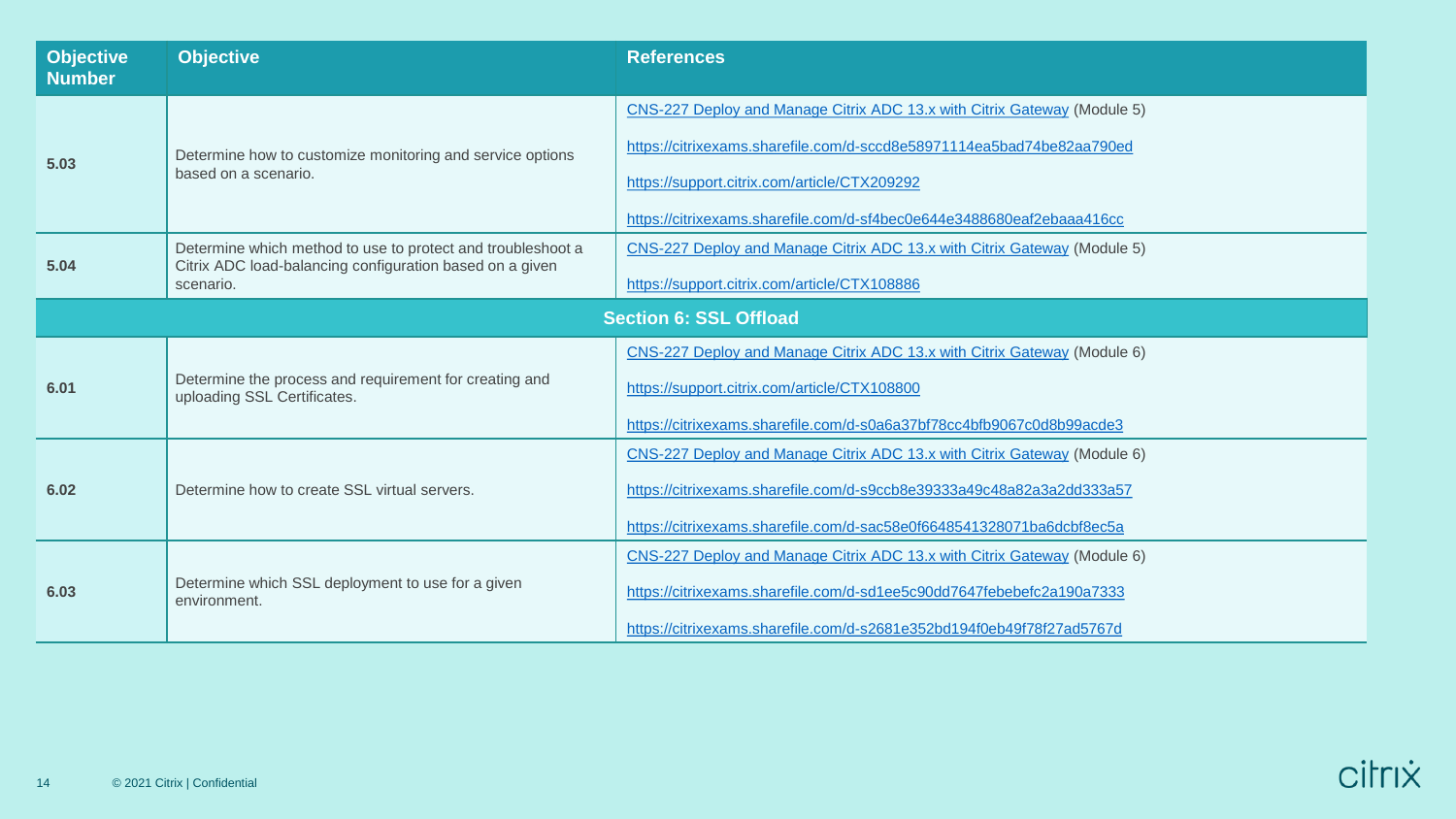| <b>Objective</b><br><b>Number</b> | <b>Objective</b>                                                                      | <b>References</b>                                                                                     |
|-----------------------------------|---------------------------------------------------------------------------------------|-------------------------------------------------------------------------------------------------------|
|                                   | Determine which Citrix ADC configuration settings can prevent a<br>given SSL Exploit. | CNS-227 Deploy and Manage Citrix ADC 13.x with Citrix Gateway (Module 6)                              |
|                                   |                                                                                       | https://citrixexams.sharefile.com/d-sf26f1887bcb04ecdbe54e6957d54803e                                 |
| 6.04                              |                                                                                       | https://citrixexams.sharefile.com/d-s55d5df81c6ce4888b3762e207a0a10c8                                 |
|                                   |                                                                                       | https://www.citrix.com/blogs/2016/06/09/scoring-an-a-at-ssllabs-com-with-citrix-netscaler-2016-update |
|                                   |                                                                                       | <b>Section 7: Securing the Citrix ADC</b>                                                             |
|                                   | Determine how to utilize authentication, authorization,<br>and auditing.              | CNS-227 Deploy and Manage Citrix ADC 13.x with Citrix Gateway (Module 7)                              |
| 7.01                              |                                                                                       | https://citrixexams.sharefile.com/d-s09db687845ee472baf2ef12f260aa68a                                 |
|                                   |                                                                                       | https://citrixexams.sharefile.com/d-s4d96d2f5c10240bca70fb03610317861                                 |
|                                   | Determine how to configure authentication and authorization on<br>Citrix ADC.         | CNS-227 Deploy and Manage Citrix ADC 13.x with Citrix Gateway (Module 7)                              |
| 7.02                              |                                                                                       | https://citrixexams.sharefile.com/d-sea659c16672941b7ae2a01fae096c588                                 |
|                                   |                                                                                       | https://citrixexams.sharefile.com/d-s95461d1debd14815be0b0d17d3d9aeb2                                 |
| 7.03                              | Determine the components and steps required to secure a Citrix                        | CNS-227 Deploy and Manage Citrix ADC 13.x with Citrix Gateway (Module 7)                              |
|                                   | ADC configuration.                                                                    | https://citrixexams.sharefile.com/d-s8c62d7aaa322443b898791caad3af2d9                                 |
|                                   |                                                                                       | CNS-227 Deploy and Manage Citrix ADC 13.x with Citrix Gateway (Module 7)                              |
| 7.04                              | Determine how to utilize admin partitions in a given scenario.                        | https://citrixexams.sharefile.com/d-sa6c8d79f46654055854f0a616410a5d3                                 |
|                                   |                                                                                       | https://citrixexams.sharefile.com/d-s7c70d0887a3c4917a64ff8a618d84b58                                 |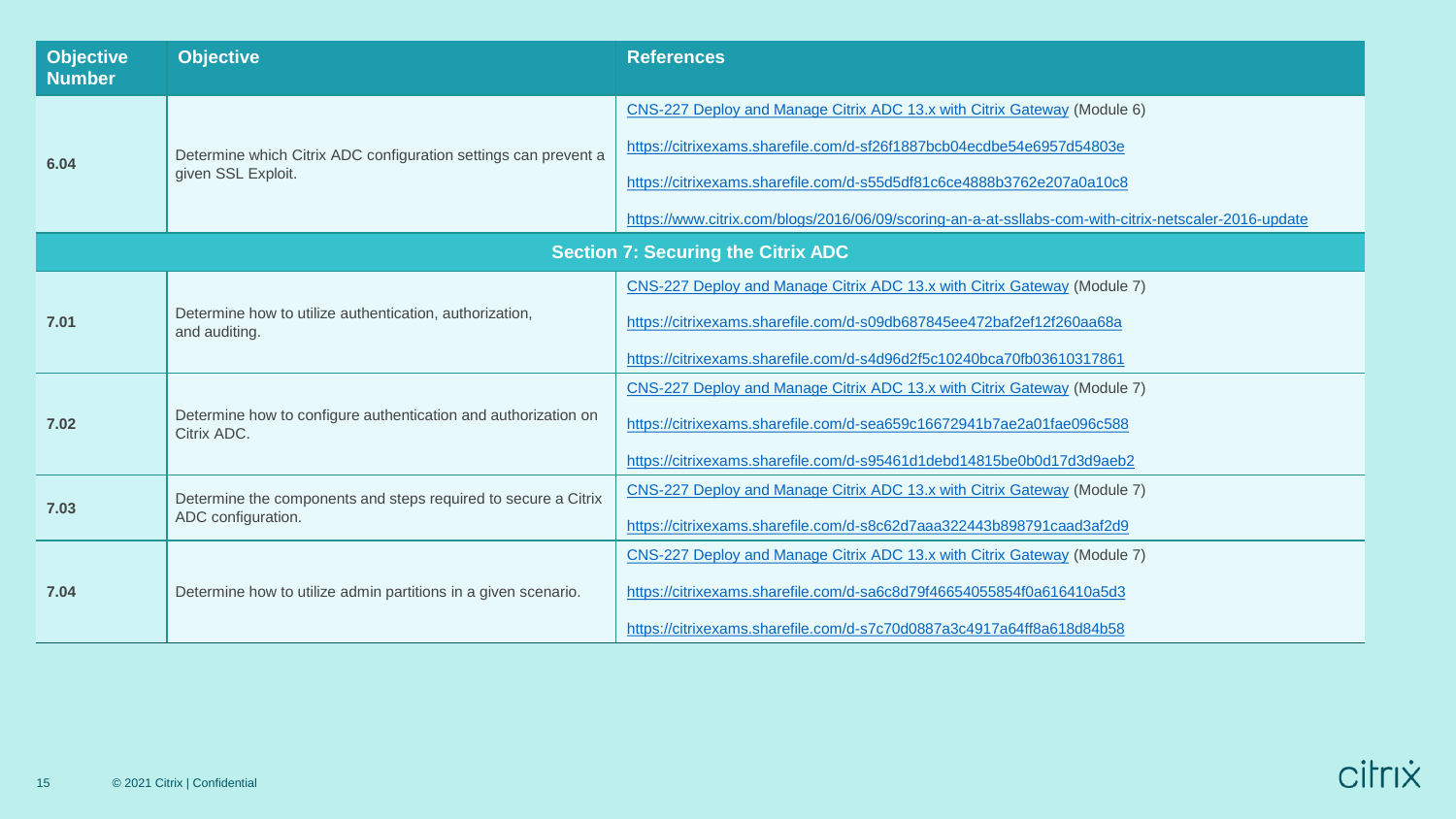| <b>Objective</b><br><b>Number</b> | <b>Objective</b>                                                                                                                   | <b>References</b>                                                                                                                                                                                                                                                                                   |
|-----------------------------------|------------------------------------------------------------------------------------------------------------------------------------|-----------------------------------------------------------------------------------------------------------------------------------------------------------------------------------------------------------------------------------------------------------------------------------------------------|
|                                   |                                                                                                                                    | <b>Section 8: Troubleshooting</b>                                                                                                                                                                                                                                                                   |
| 8.01                              | Determine how to resolve Citrix ADC log issues.                                                                                    | CNS-227 Deploy and Manage Citrix ADC 13.x with Citrix Gateway (Module 8)<br>https://citrixexams.sharefile.com/d-s1ec548ee321c434f8ec6f0be193da833<br>https://citrixexams.sharefile.com/d-s4bebc193c6644089abb90ce8cf2da5ed                                                                          |
| 8.02                              | Determine how to monitor the Citrix ADC environment with<br>Simple Network Management Protocol data.                               | CNS-227 Deploy and Manage Citrix ADC 13.x with Citrix Gateway (Module 8)<br>https://citrixexams.sharefile.com/d-s946f12ee13ac402f84d26f39da6d0e17<br>https://citrixexams.sharefile.com/d-s4e049ae50a084d11b1640f2112ee033a                                                                          |
| 8.03                              | Determine how to use AppFlow and Citrix Application Delivery<br>Management features to troubleshoot an issue within Citrix<br>ADC. | CNS-227 Deploy and Manage Citrix ADC 13.x with Citrix Gateway (Module 8)<br>https://citrixexams.sharefile.com/d-s584a9977c86a46a8a04af85d47283ef8                                                                                                                                                   |
| 8.04                              | Determine how to use the Citrix Application Delivery<br>Management to troubleshoot a given issue.                                  | CNS-227 Deploy and Manage Citrix ADC 13.x with Citrix Gateway (Module 8)<br>https://citrixexams.sharefile.com/d-sb2aa49ae7628411d84e26ccf70c30917                                                                                                                                                   |
| 8.05                              | Determine which Citrix ADC troubleshooting tool to use to<br>identify a given issue in an environment.                             | CNS-227 Deploy and Manage Citrix ADC 13.x with Citrix Gateway (Module 8)<br>https://citrixexams.sharefile.com/d-sd3ab4abbfe6b4ec3abff27ab69f48b85                                                                                                                                                   |
| <b>Section 9: Citrix Gateway</b>  |                                                                                                                                    |                                                                                                                                                                                                                                                                                                     |
| 9.01                              | Determine a given Citrix Gateway feature's role for application<br>delivery.                                                       | CNS-227 Deploy and Manage Citrix ADC 13.x with Citrix Gateway (Module 9)<br>https://citrixexams.sharefile.com/d-s819ef899ac4b41968c19e9fa11f4b8b1<br>https://citrixexams.sharefile.com/d-sbe285741579a4f568572aa6847a0509f<br>https://citrixexams.sharefile.com/d-sc242cffb249c40e782219a9ae559680e |

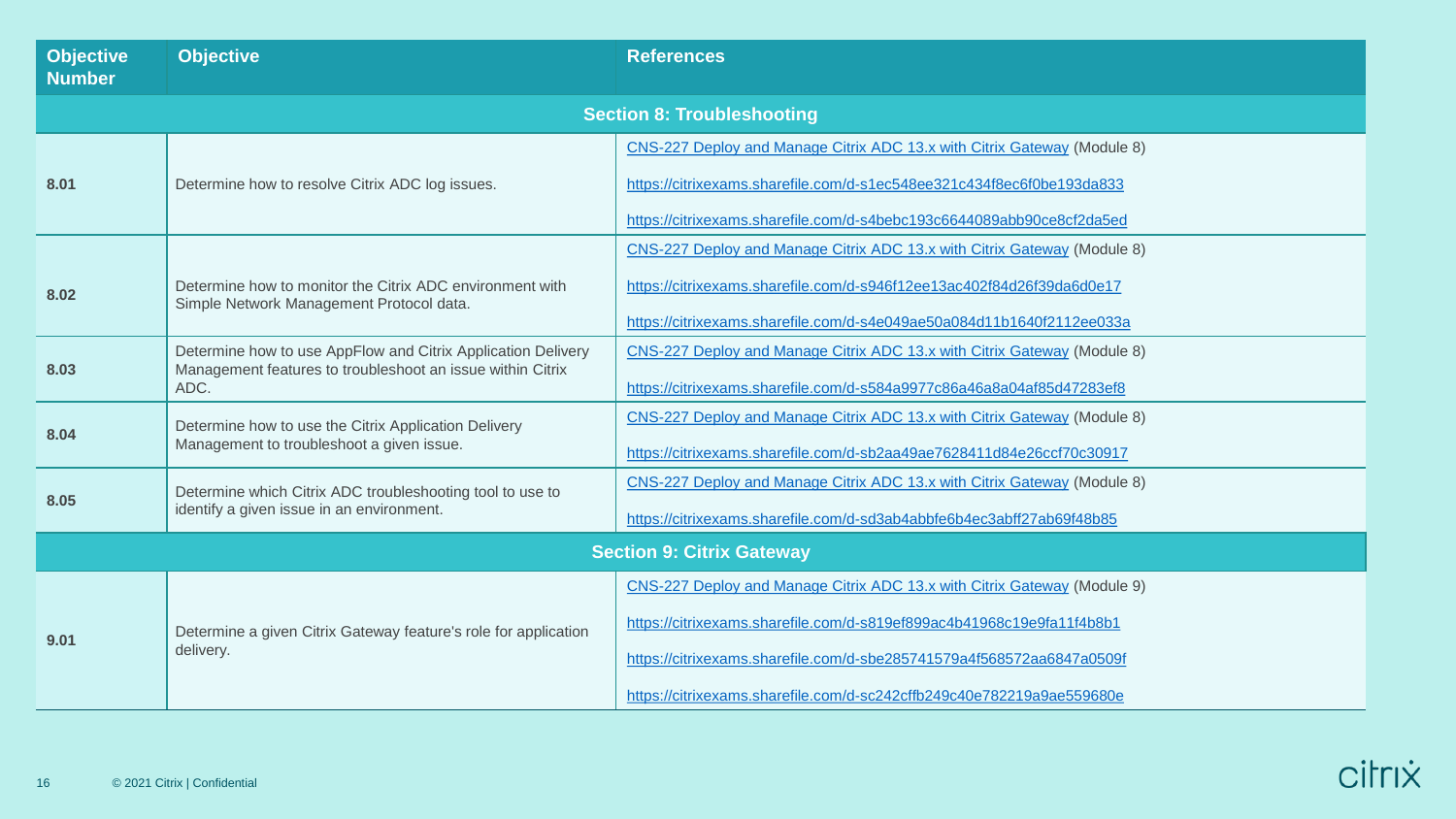| <b>Objective</b><br><b>Number</b> | <b>Objective</b>                                                                                          | <b>References</b>                                                         |
|-----------------------------------|-----------------------------------------------------------------------------------------------------------|---------------------------------------------------------------------------|
|                                   |                                                                                                           | CNS-227 Deploy and Manage Citrix ADC 13.x with Citrix Gateway (Module 9)  |
| 9.02                              | Determine how to configure Citrix Gateway in a given<br>environment.                                      | https://citrixexams.sharefile.com/d-sc493e777e5844e719255f8f786505f39     |
|                                   |                                                                                                           | https://citrixexams.sharefile.com/d-sed11451a911840a4b815bdb9169e8f26     |
|                                   |                                                                                                           | CNS-227 Deploy and Manage Citrix ADC 13.x with Citrix Gateway (Module 9)  |
| 9.03                              | Determine how to configure common deployments.                                                            | https://citrixexams.sharefile.com/d-s874a0f07354a45b59615af4ffa40e3f1     |
|                                   |                                                                                                           | https://citrixexams.sharefile.com/d-s2c6f957cbe9046cb8c57822f2dd1f2a0     |
|                                   |                                                                                                           | <b>Section 10: AppExpert</b>                                              |
|                                   | Determine the appropriate policy expression structure of<br>AppExpert to be used for a given environment. | CNS-227 Deploy and Manage Citrix ADC 13.x with Citrix Gateway (Module 10) |
| 10.01                             |                                                                                                           | https://citrixexams.sharefile.com/d-s1cf4f769d6874390a60361f4e4ed3475     |
|                                   |                                                                                                           | https://citrixexams.sharefile.com/d-se01628b576ef46d6a3d0d304b0afb5d8     |
|                                   |                                                                                                           | CNS-227 Deploy and Manage Citrix ADC 13.x with Citrix Gateway (Module 10) |
| 10.02                             | Determine how to configure pattern sets and data sets for a<br>given environment.                         | https://citrixexams.sharefile.com/d-sbd263e94088541f6bc46f6b90eccd960     |
|                                   |                                                                                                           | https://citrixexams.sharefile.com/d-s0b49674c93c64fd093cc22ce6e5e3128     |
|                                   | Determine how to utilize policy bind points for a given<br>environment.                                   | CNS-227 Deploy and Manage Citrix ADC 13.x with Citrix Gateway (Module 10) |
| 10.03                             |                                                                                                           | https://citrixexams.sharefile.com/d-sb99eb44f6e3a40bfbef9111b554c75ef     |
|                                   | Determine how to use AppExpert with Citrix Gateway.                                                       | CNS-227 Deploy and Manage Citrix ADC 13.x with Citrix Gateway (Module 10) |
| 10.04                             |                                                                                                           | https://citrixexams.sharefile.com/d-s78a600963fad4d0a8d800d50d9924f48     |
|                                   |                                                                                                           | https://citrixexams.sharefile.com/d-sa6cc1b1dd58f4e8da19bf30c50008b0a     |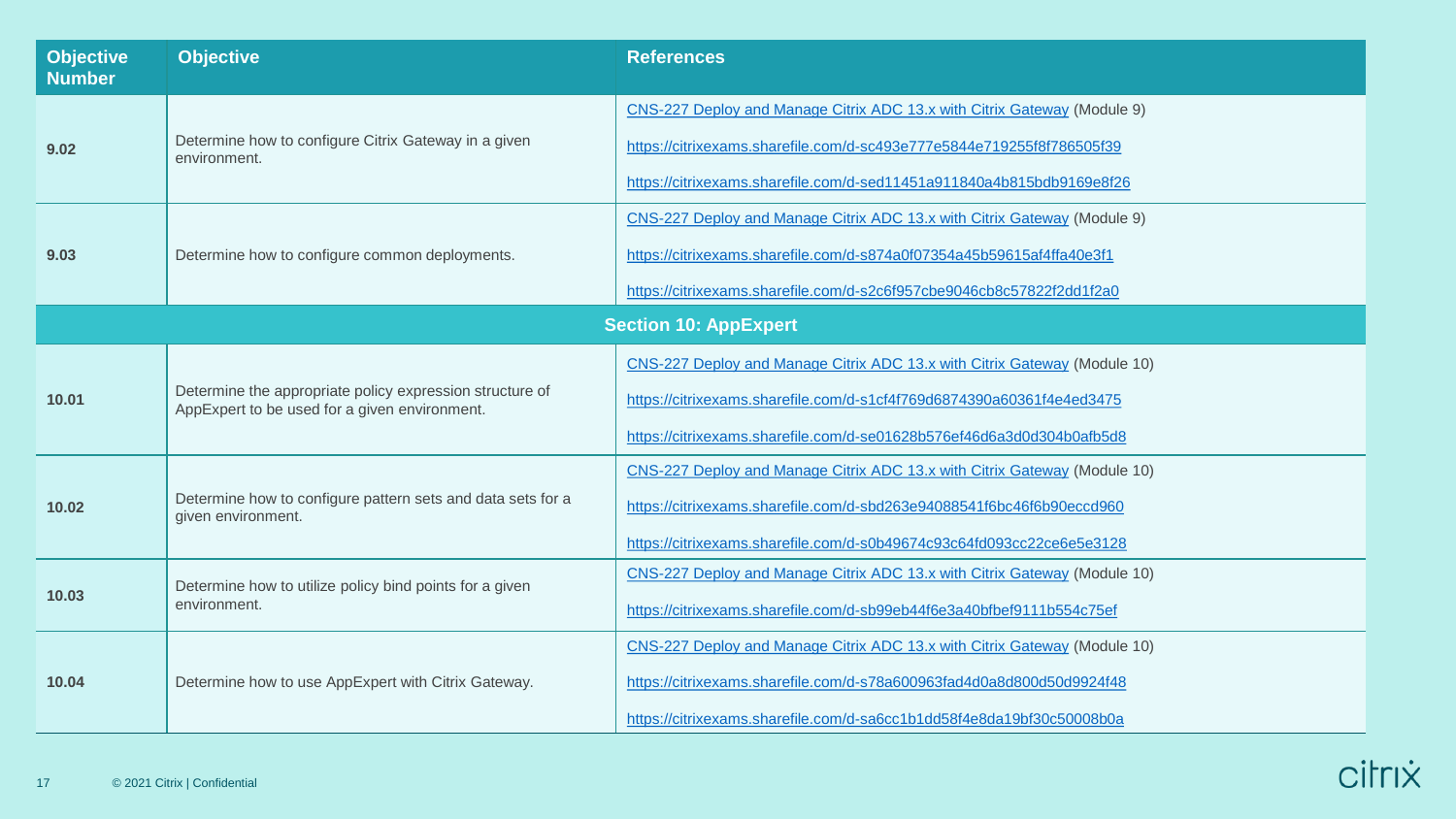| <b>Objective</b><br><b>Number</b>                   | <b>Objective</b>                                                                                                                                                                                                                                                                                     | <b>References</b>                                                                                                                                                                                                           |  |  |
|-----------------------------------------------------|------------------------------------------------------------------------------------------------------------------------------------------------------------------------------------------------------------------------------------------------------------------------------------------------------|-----------------------------------------------------------------------------------------------------------------------------------------------------------------------------------------------------------------------------|--|--|
| <b>Section 11: Authentication and Authorization</b> |                                                                                                                                                                                                                                                                                                      |                                                                                                                                                                                                                             |  |  |
| 11.01                                               | Determine the steps in Authentication process to establish<br>identity.                                                                                                                                                                                                                              | CNS-227 Deploy and Manage Citrix ADC 13.x with Citrix Gateway (Module 11)<br>https://citrixexams.sharefile.com/d-s164dcc5d1654403686edb716b52a0a1e<br>https://citrixexams.sharefile.com/d-sbce6e3dd50344a16afcb86a82ed3a253 |  |  |
| 11.02                                               | Determine the steps in Authorization process to provide access<br>to resources.                                                                                                                                                                                                                      | CNS-227 Deploy and Manage Citrix ADC 13.x with Citrix Gateway (Module 11)<br>https://citrixexams.sharefile.com/d-s4e2a489d3cd741c5bba02a102d7a4caa<br>https://citrixexams.sharefile.com/d-s692334d8532c4a87aa7535af2c4e5214 |  |  |
| 11.03                                               | Determine how to customize multi-factor authentication.                                                                                                                                                                                                                                              | CNS-227 Deploy and Manage Citrix ADC 13.x with Citrix Gateway (Module 11)<br>https://citrixexams.sharefile.com/d-s43484f687ff945fcb5f664e89d5d7603<br>https://support.citrix.com/article/CTX214874                          |  |  |
| 11.04                                               | CNS-227 Deploy and Manage Citrix ADC 13.x with Citrix Gateway (Module 11)<br>Determine how to deploy Authentication and Authorization<br>https://citrixexams.sharefile.com/d-saa29c8ae7126453cb38f20f42bb740bb<br>policies.<br>https://citrixexams.sharefile.com/d-s9262d8a3142146859ae81f8b9e49b2da |                                                                                                                                                                                                                             |  |  |
| 11.05                                               | CNS-227 Deploy and Manage Citrix ADC 13.x with Citrix Gateway (Module 11)<br>Determine how to configure nFactor in a given environment.<br>https://citrixexams.sharefile.com/d-sbca67f71218741faaca0a459d005bcc9                                                                                     |                                                                                                                                                                                                                             |  |  |
| 11.06                                               | Determine how to configure SAML authentication based on a set<br>of requirements.                                                                                                                                                                                                                    | CNS-227 Deploy and Manage Citrix ADC 13.x with Citrix Gateway (Module 11)<br>https://citrixexams.sharefile.com/d-s6d5672875af846278bf3325176543fa0<br>https://citrixexams.sharefile.com/d-s9f0fb40efcfa408e8d10fcfd2fb1ee73 |  |  |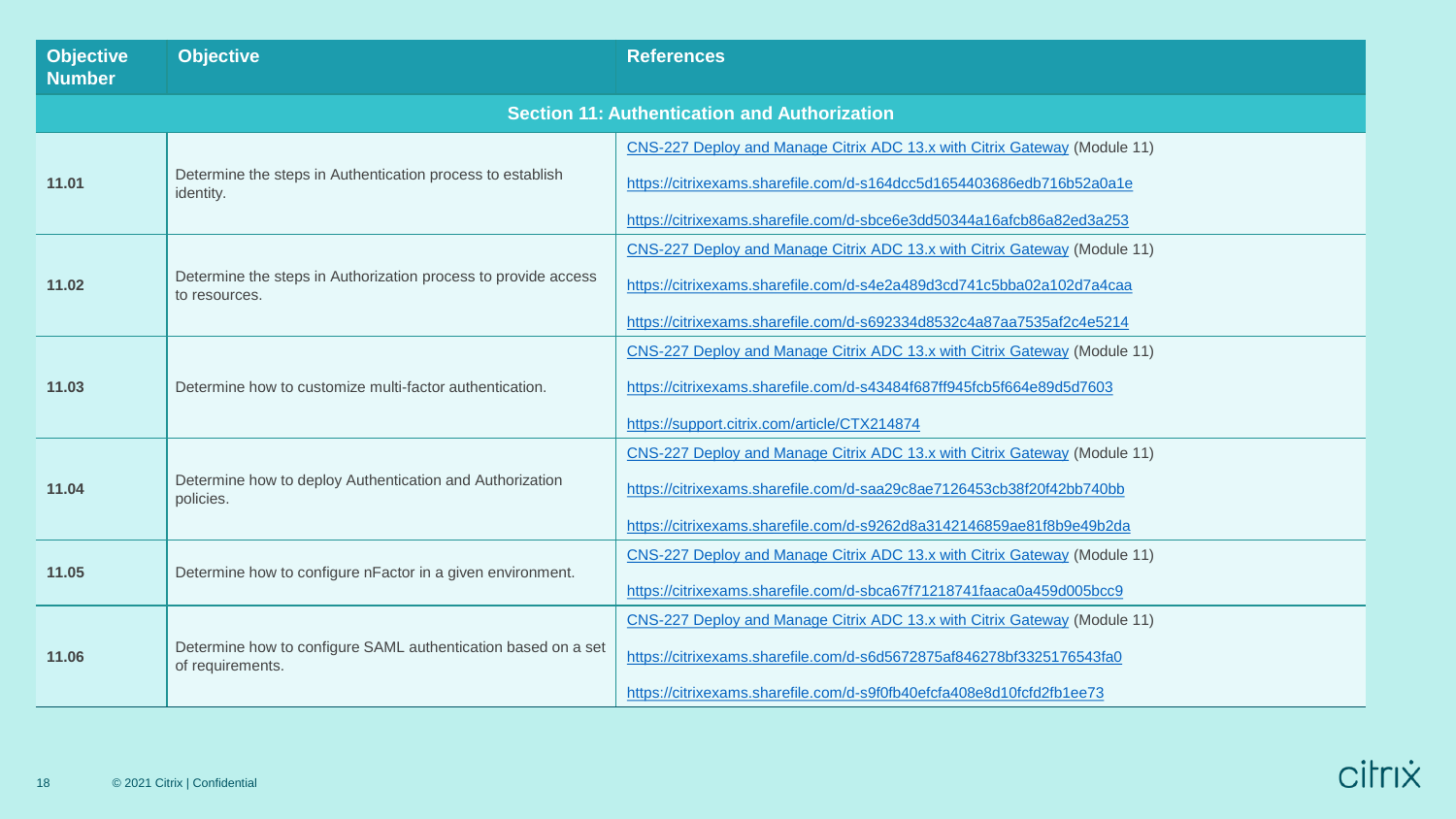| <b>Objective</b><br><b>Number</b>              | <b>Objective</b>                                                                                                                                                                                                                                                                                                             | <b>References</b>                                                                                                                                                                                                                                                                                    |  |  |  |
|------------------------------------------------|------------------------------------------------------------------------------------------------------------------------------------------------------------------------------------------------------------------------------------------------------------------------------------------------------------------------------|------------------------------------------------------------------------------------------------------------------------------------------------------------------------------------------------------------------------------------------------------------------------------------------------------|--|--|--|
| <b>Section 12: Managing Client Connections</b> |                                                                                                                                                                                                                                                                                                                              |                                                                                                                                                                                                                                                                                                      |  |  |  |
| 12.01                                          | Determine how to configure Citrix Gateway plug-in with Citrix<br>Receiver to establish VPN.                                                                                                                                                                                                                                  | CNS-227 Deploy and Manage Citrix ADC 13.x with Citrix Gateway (Module 12)<br>https://citrixexams.sharefile.com/d-sa3640350539c4add9f0f98c5d160b513<br>https://citrixexams.sharefile.com/d-s3b073e78312e4481921e7eae6418e02a                                                                          |  |  |  |
| 12.02                                          | Determine how to configure the access level and which<br>applications users are allowed to access in the secure network.                                                                                                                                                                                                     | CNS-227 Deploy and Manage Citrix ADC 13.x with Citrix Gateway (Module 12)<br>https://citrixexams.sharefile.com/d-sbc0c6ef1b1b5482cb04a99bf90f35c13<br>https://citrixexams.sharefile.com/d-safa270fd9ac34378b101d4a2708b4635                                                                          |  |  |  |
| 12.03                                          | Determine how to configure pre-authentication policies and<br>profiles to check for client-side security before users are<br>authenticated.                                                                                                                                                                                  | CNS-227 Deploy and Manage Citrix ADC 13.x with Citrix Gateway (Module 12)<br>https://citrixexams.sharefile.com/d-s65a30930d773419ba79402ff176472f1<br>https://citrixexams.sharefile.com/d-saf8d6bffab46464e8a8533174c7605e5<br>https://citrixexams.sharefile.com/d-s31b5c093c0f64e94803e9dbfa481a363 |  |  |  |
| 12.04                                          | CNS-227 Deploy and Manage Citrix ADC 13.x with Citrix Gateway (Module 12)<br>Determine how to deploy Citrix Gateway to allow user<br>https://citrixexams.sharefile.com/d-sbc136859026a448998adc8aed5c1bfe5<br>connections, including logon options.<br>https://citrixexams.sharefile.com/d-s651d2d62412248e2893398fcba4fa580 |                                                                                                                                                                                                                                                                                                      |  |  |  |
| 12.05                                          | Determine how to configure endpoint analysis for a given<br>environment.                                                                                                                                                                                                                                                     | CNS-227 Deploy and Manage Citrix ADC 13.x with Citrix Gateway (Module 12)<br>https://citrixexams.sharefile.com/d-se59d28de0a124221a40a491bd35d31aa<br>https://citrixexams.sharefile.com/d-s4c1c42a5c08847c1bedd6727ec858cbe                                                                          |  |  |  |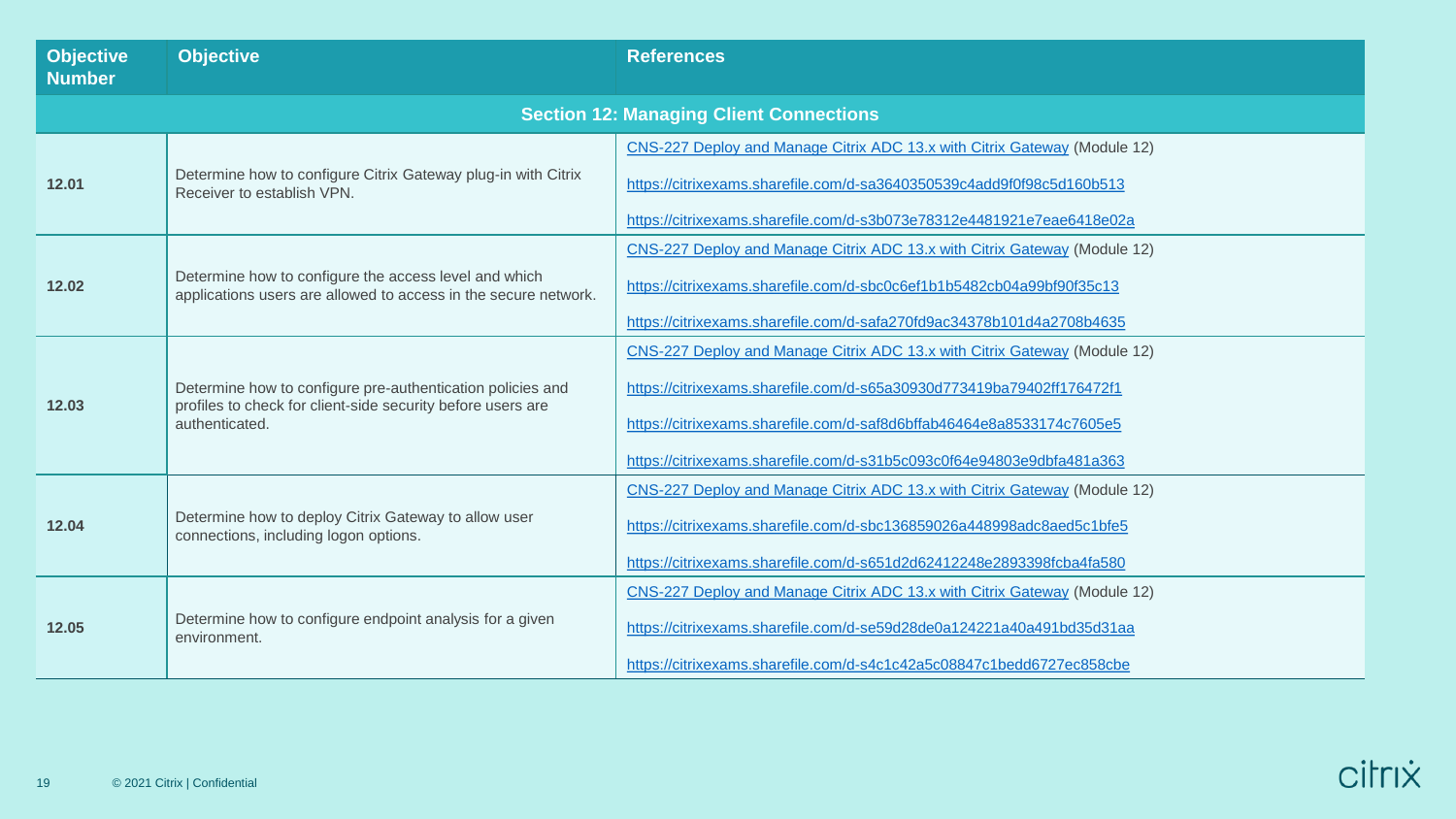| <b>Objective</b><br><b>Number</b>                                            | <b>Objective</b>                                                                       | <b>References</b>                                                                                                                                                                                                                                                                                    |  |  |
|------------------------------------------------------------------------------|----------------------------------------------------------------------------------------|------------------------------------------------------------------------------------------------------------------------------------------------------------------------------------------------------------------------------------------------------------------------------------------------------|--|--|
| <b>Section 13: Integration for Citrix Virtual Apps and Desktop Solutions</b> |                                                                                        |                                                                                                                                                                                                                                                                                                      |  |  |
| 13.01                                                                        | Determine how to integrate Citrix Gateway with Citrix Virtual<br>Apps and Desktops.    | CNS-227 Deploy and Manage Citrix ADC 13.x with Citrix Gateway (Module 13)<br>https://citrixexams.sharefile.com/d-s88cfd45a96fa40df9a7a3fa9a7d2335e<br>https://citrixexams.sharefile.com/d-s0042fcd055704b89981a7d29de43b88c                                                                          |  |  |
| 13.02                                                                        | Determine how to integrate with StoreFront.                                            | CNS-227 Deploy and Manage Citrix ADC 13.x with Citrix Gateway (Module 13)<br>https://citrixexams.sharefile.com/d-sc24ac0394f6c4c6494d026a5c26240ec<br>https://citrixexams.sharefile.com/d-s372dae8a3fcf4a00b1eea3c3ded6ba8b                                                                          |  |  |
| 13.04                                                                        | Determine how to configure SmartControl for a given scenario.                          | CNS-227 Deploy and Manage Citrix ADC 13.x with Citrix Gateway (Module 13)<br>https://citrixexams.sharefile.com/d-s15eb78642046431eb7342f45ac40e6cf<br>https://citrixexams.sharefile.com/d-sf007ecde6fee4e3699e5fb5df091aab5<br>https://citrixexams.sharefile.com/d-s51fd74622773493d912b55d1f24f45e7 |  |  |
| 13.05                                                                        | Determine how to configure SmartAccess for a given scenario.                           | CNS-227 Deploy and Manage Citrix ADC 13.x with Citrix Gateway (Module 13)<br>https://citrixexams.sharefile.com/d-s715ee29bd2ca419a8b907798cab202af<br>https://citrixexams.sharefile.com/d-sf70712d7777046f0b4d4ed7b89a1da7e                                                                          |  |  |
| <b>Section 14: Customizing Citrix Gateway</b>                                |                                                                                        |                                                                                                                                                                                                                                                                                                      |  |  |
| 14.01                                                                        | Determine how to configure Citrix Gateway applications based<br>on given requirements. | CNS-227 Deploy and Manage Citrix ADC 13.x with Citrix Gateway (Module 14)<br>https://citrixexams.sharefile.com/d-s320ce4fec8ec41c797cca32ff6c894ef<br>https://citrixexams.sharefile.com/d-sc5df28abb30946898ea21ac2bae5a54e                                                                          |  |  |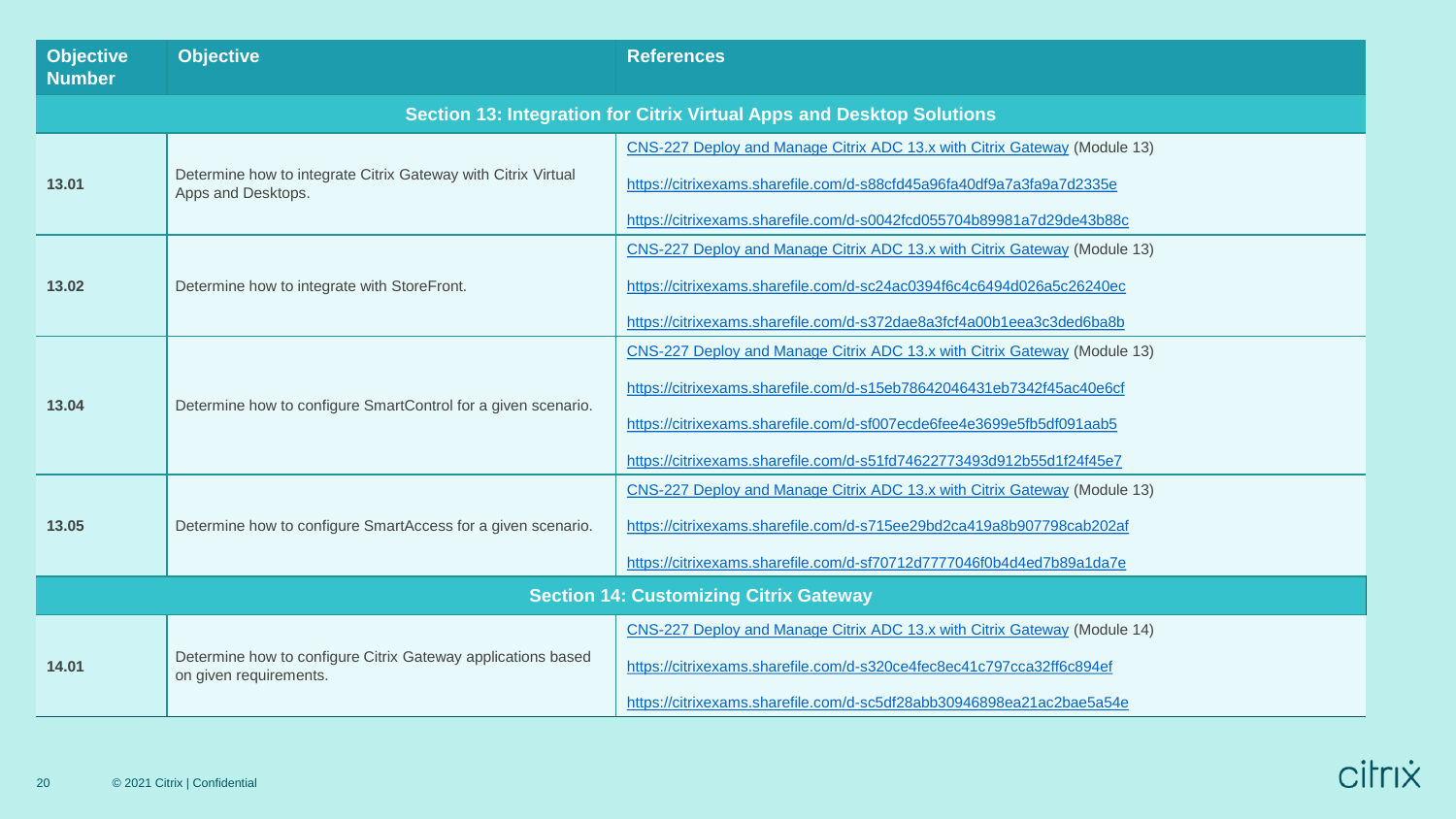| <b>Objective</b><br><b>Number</b> | <b>Objective</b>                                                     | <b>References</b>                                                                                                                                  |  |
|-----------------------------------|----------------------------------------------------------------------|----------------------------------------------------------------------------------------------------------------------------------------------------|--|
| 14.02                             | Determine how to configure RDP Proxy for a given environment.        | CNS-227 Deploy and Manage Citrix ADC 13.x with Citrix Gateway (Module 14)<br>https://citrixexams.sharefile.com/d-sbeb43fd97e5044cfa777ff2e5fc84937 |  |
|                                   |                                                                      | https://citrixexams.sharefile.com/d-s11eb63e3cf9a448cb711c124dbd10849                                                                              |  |
| 14.03                             | Determine how to configure portal themes for a given<br>environment. | CNS-227 Deploy and Manage Citrix ADC 13.x with Citrix Gateway (Module 14)                                                                          |  |
|                                   |                                                                      | https://citrixexams.sharefile.com/d-s551364a59a854710be737f67651d2c0e                                                                              |  |
|                                   |                                                                      | https://citrixexams.sharefile.com/d-s13b1a3c5f22e4a6eb94f6f03ef355eda                                                                              |  |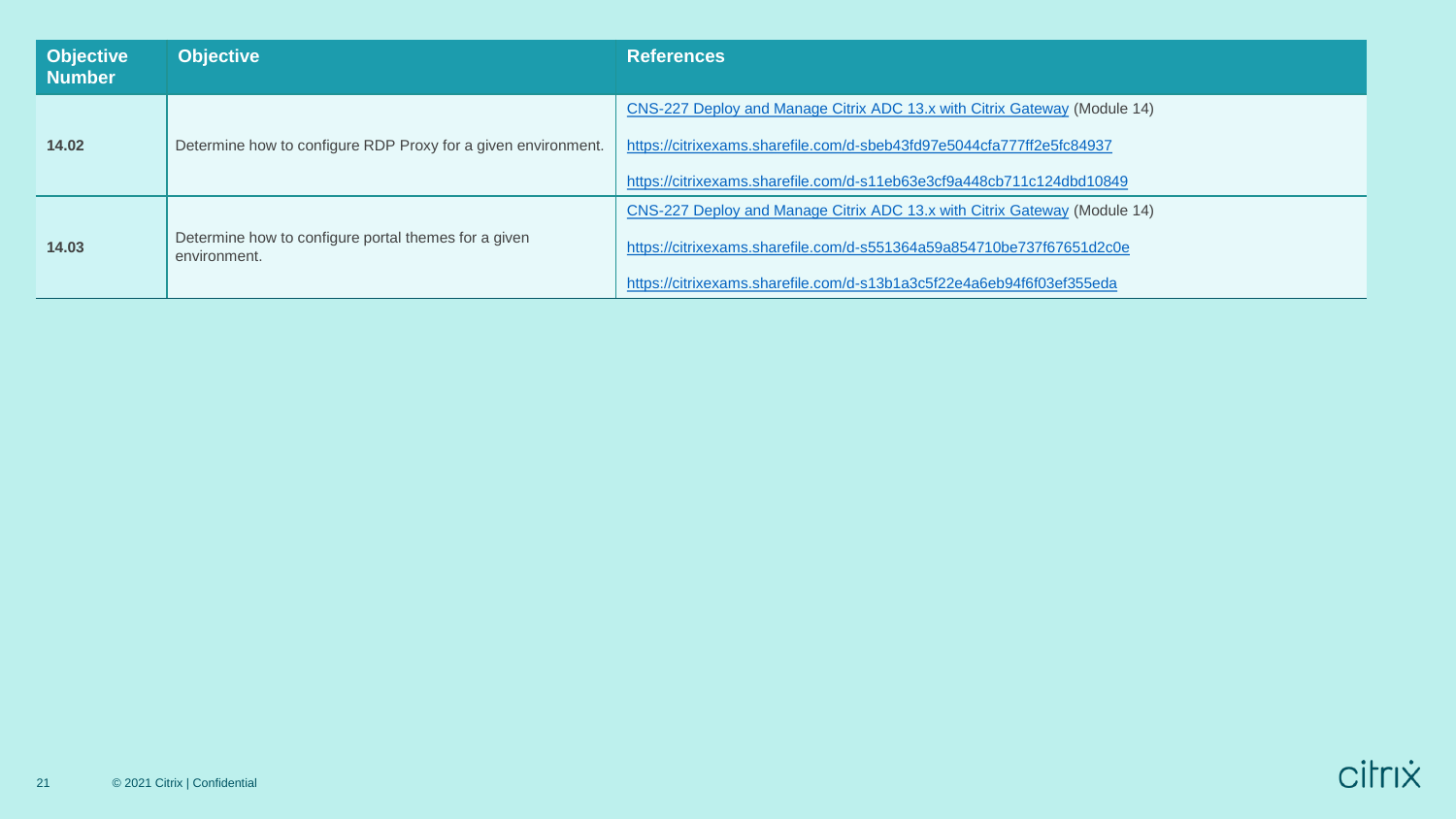# <span id="page-21-0"></span>Appendix: Practice

[Exam Overview](#page-3-0) **[Preparation](#page-5-0)** [Contributors & Marks](#page-24-0)

### **Introduction**

Exam-takers should refer to the objectives listed in the "Sections, Objectives, Examples and References" section of this guide in order to determine which topics will be on the exam and examples of topics for each objective.

For example, if the objective reads, "Troubleshoot high availability" and one of the examples reads, "determine how to resolve a given issue", examtakers could expect to see:

#### **A scenario describing an issue with high availability -**

*Scenario: A Citrix Administrator is attempting to configure high availability for a Citrix ADC MPX pair. Each Citrix ADC appliance resides in a different subnet. The administrator noticed that network connectivity between the appliances was lost once the high availability pair was established.*

#### **A question that requires determining how to resolve the given issue -**

*What must the administrator enable to correct this issue?* 

The objectives for this exam were developed by Exam Project Managers and Subject matter experts based on identified tasks that relate to installing, configuring and/or operating Citrix ADC 13 in enterprise environments.

### **Sample Question 1**

Which Citrix ADC-owned IP address will, by default, send traffic from the Citrix ADC to NTP servers?

A. VIP

B. NSIP

C. CLIP

D. SNIP

Answer: B

Objective: Determine which interfaces IP address types and VLANS to use during configuration of a given environment.

[Sources: https://www.citrix.com/blogs/2018/07/23/separating-netscaler](https://www.citrix.com/blogs/2018/07/23/separating-netscaler-management-and-data-traffic-for-disa-stigs/)management-and-data-traffic-for-disa-stigs/ and CNS-227 Course, Module 2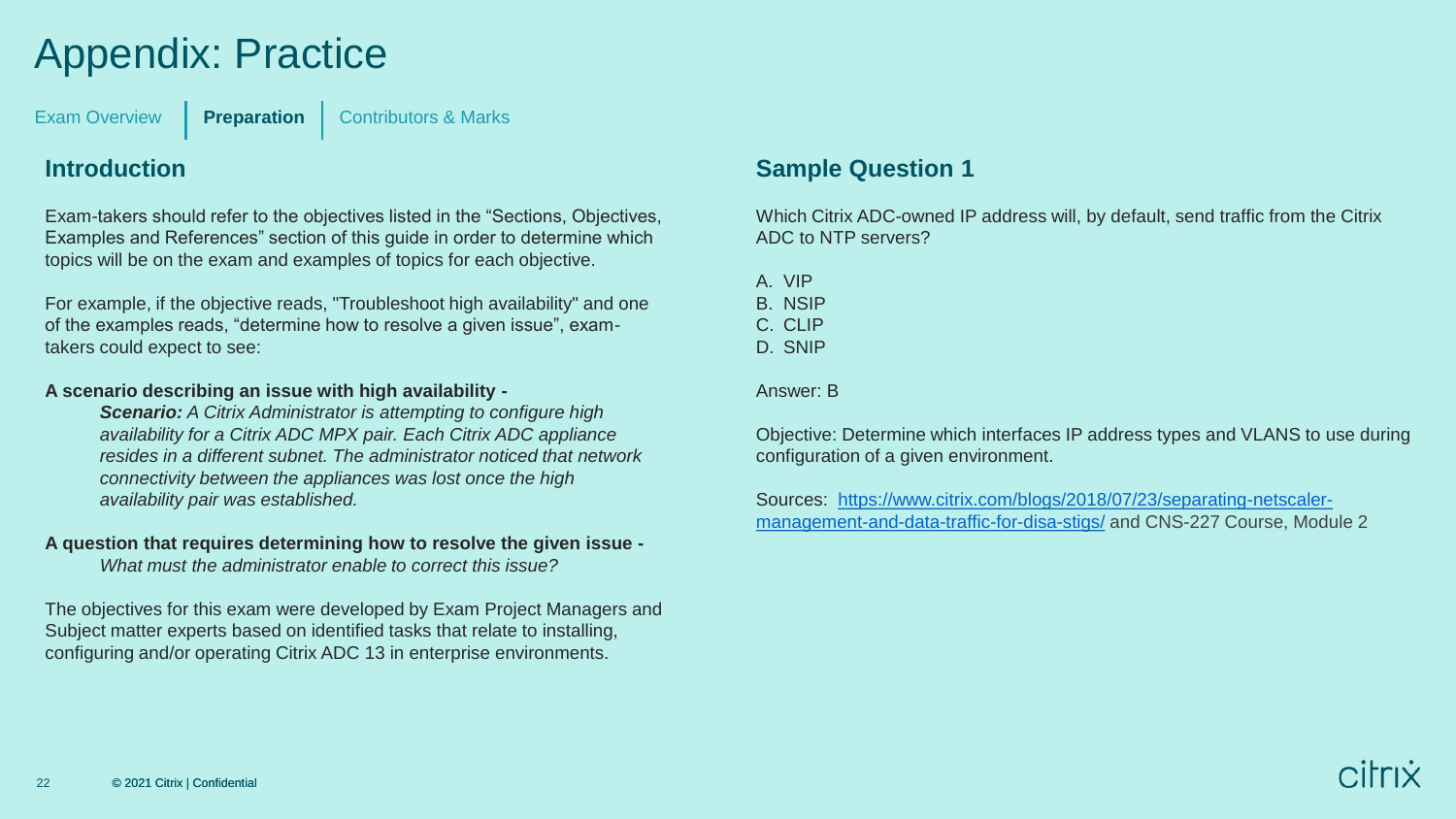# Appendix: Practice

[Exam Overview](#page-3-0) **[Preparation](#page-5-0)** | [Contributors & Marks](#page-24-0)

### **Sample Question 2**

What is a recommended practice for managing a Citrix ADC high availability (HA) pair to ensure that management changes are always made on the primary Citrix ADC?

- A. Enable management access on the Cluster IP (CLIP) address.
- B. Enable USIP on both nodes (primary and secondary).
- C. Enable management access to a SNIP.
- D. Connect to both Citrix ADCs to see which one is the primary.

Answer: D

Objective: Determine which method should be used to manage a Citrix ADC high availability configuration given a scenario.

Source:<https://support.citrix.com/article/CTX111531> and CNS-227 Course, Module 4

### **Sample Question 3**

A Citrix Administrator needs to have users in the vendor department connect to internal web applications through Web access only.

Which configuration mode should the administrator configure on the Citrix Gateway?

- A. Clientless access
- B. ICA proxy
- C. Reverse proxy
- D. Full SSL VPN

Answer: A

Objective: Determine how to configure Citrix Gateway in a given environment.

Source: <https://citrixexams.sharefile.com/d-s5091dba701a14b7b87fc333de52346b4> and CNS-227 Course, Module 9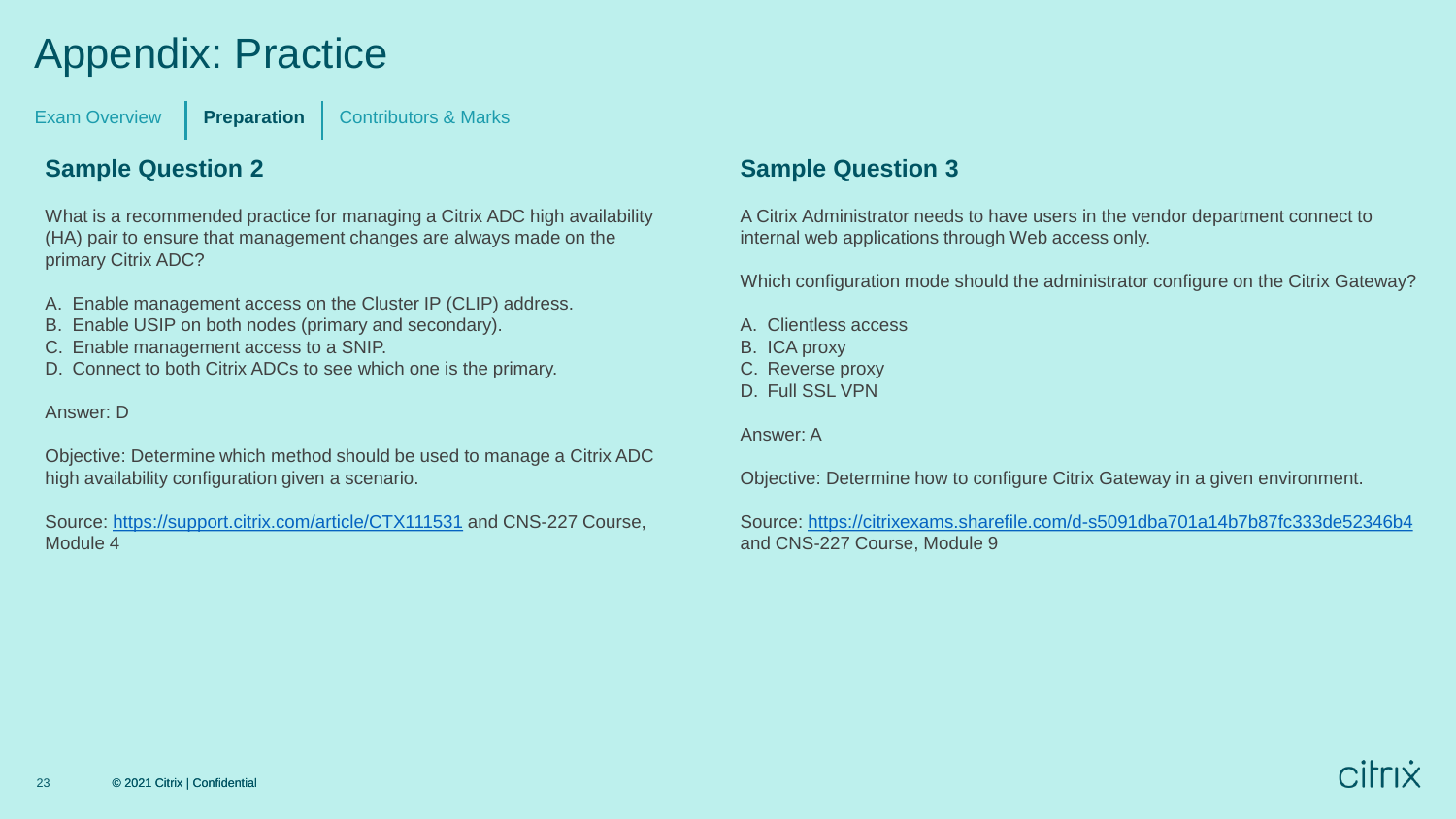# Appendix: Practice

[Exam Overview](#page-3-0) **[Preparation](#page-5-0)** | [Contributors & Marks](#page-24-0)

### **Sample Question 4**

**Scenario:** The policies below are bound to a content-switching virtual server.

bind cs vserver vserver1 -policyName CSPOL\_7 -priority 100 gotoPriorityExpression NEXT bind cs vserver vserver1 -policyName CSPOL 5 -priority 90 bind cs vserver vserver1 -policyName CSPOL\_9 -priority 110 bind cs vserver vserver1 -policyName CSPOL 4 -priority 120 bind cs vserver vserver1 -policyName CSPOL\_8 -priority 210

If policy CSPOL 7 is invoked, which policy should be invoked next?

A. CSPOL 9

B. CSPOL\_8

C. CSPOL\_5

D. CSPOL\_4

Answer: A

Objective: Determine how to utilize policy bind points for a given environment.

[Source: https://citrixexams.sharefile.com/d](https://citrixexams.sharefile.com/d-sf2975c71c7a940fca8b3e52f35021e72)sf2975c71c7a940fca8b3e52f35021e72 and CNS-227 Course, Module 10

### **Sample Question 5**

To which three bind points can a Citrix Administrator bind a session policy, to enable Clientless access? (Choose three.)

- A. Service
- B. Virtual server
- C. User
- D. Service group
- E. Group

Answer: BCE

Objective: Determine the steps in Authentication process to establish identity.

Source: <https://citrixexams.sharefile.com/d-s9f794680b73348659e10dffd0c47ebae> and CNS-227 Course, Module 11

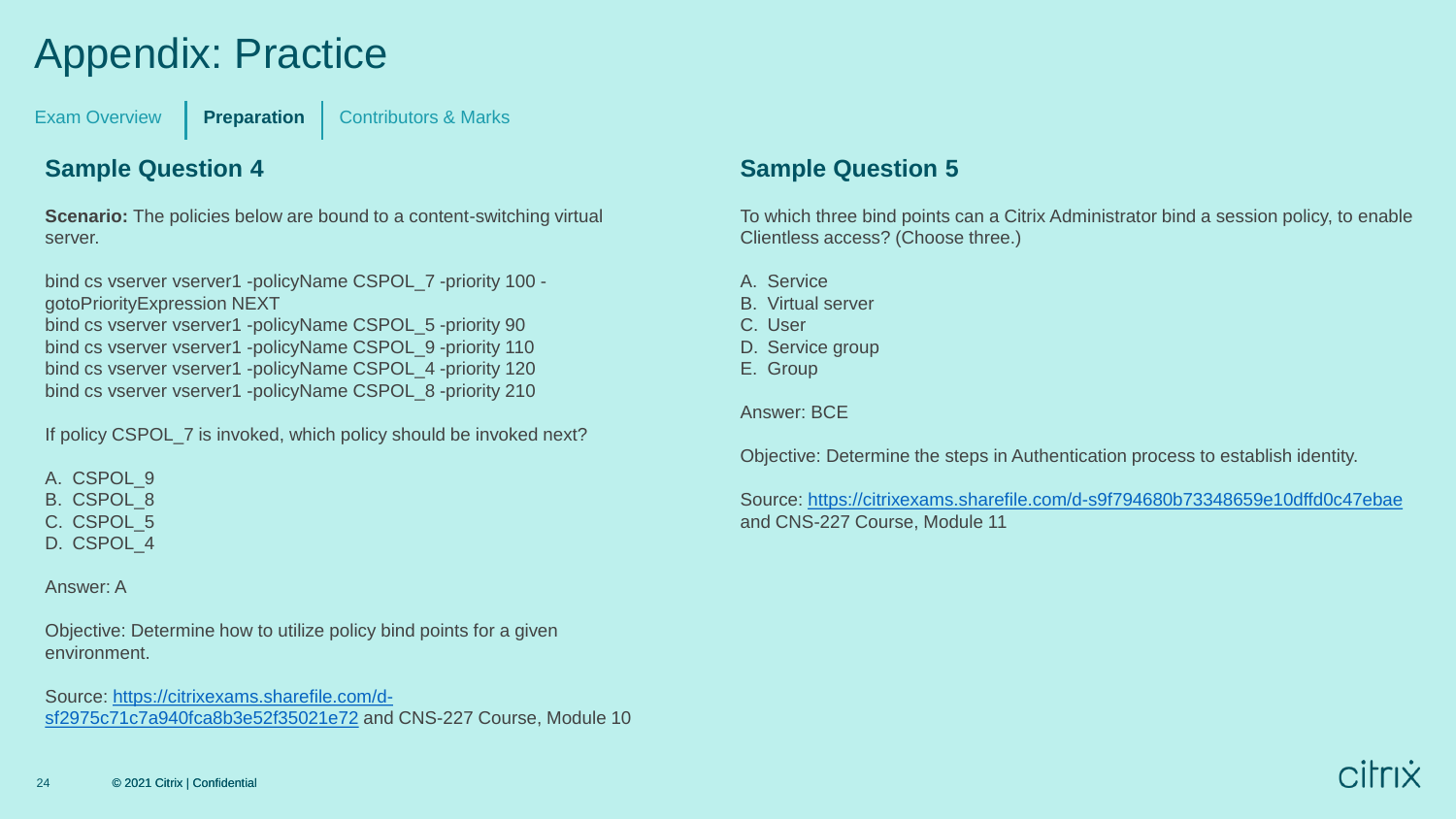## <span id="page-24-0"></span>Contributors & Marks

[Exam Overview](#page-3-0) | [Preparation](#page-5-0) | **[Contributors & Marks](#page-24-0)** 

### **Author**

Tawnisha Reynolds

### **Subject Matter Experts**

[Andres Chavarria](: https:/www.linkedin.com/in/andres-chavarria-66102711a/) [Anton Van Pelt](https://nl.linkedin.com/in/antonvanpelt) **[Arnaud Pain](https://www.linkedin.com/in/arnaudpain/)** [Arnd Kagelmacher](http://www.linkedin.com/in/akagelmacher) [Chris Rogers](https://www.linkedin.com/in/chris-rogers-696557/)

[Diego Francés Martínez](https://es.linkedin.com/in/diego-frances-46419639) [Glenn L. Porter](https://www.linkedin.com/in/glenn-porter-b471aa3/) [Grega Zoubek](https://www.linkedin.com/in/grega-zoubek/) [Jo Harder](https://www.linkedin.com/in/joharder/)

[Karthik Mundaje](https://www.linkedin.com/in/karthik-mundaje-674a1256)

[Leee Jeffries](https://www.linkedin.com/in/leee-jeffries-0021752a/) Matthew R. Jones [Mehdi Hamid](http://www.linkedin.com/in/mehdi-hamid-7427245) [Parveen Kumar](https://www.linkedin.com/in/citrixcertifiedinstructor1/)

[Richard Faulkner](https://www.linkedin.com/in/richardfaulknerjr/) **[Tony Zhang](https://www.linkedin.com/in/zhangt71/)**